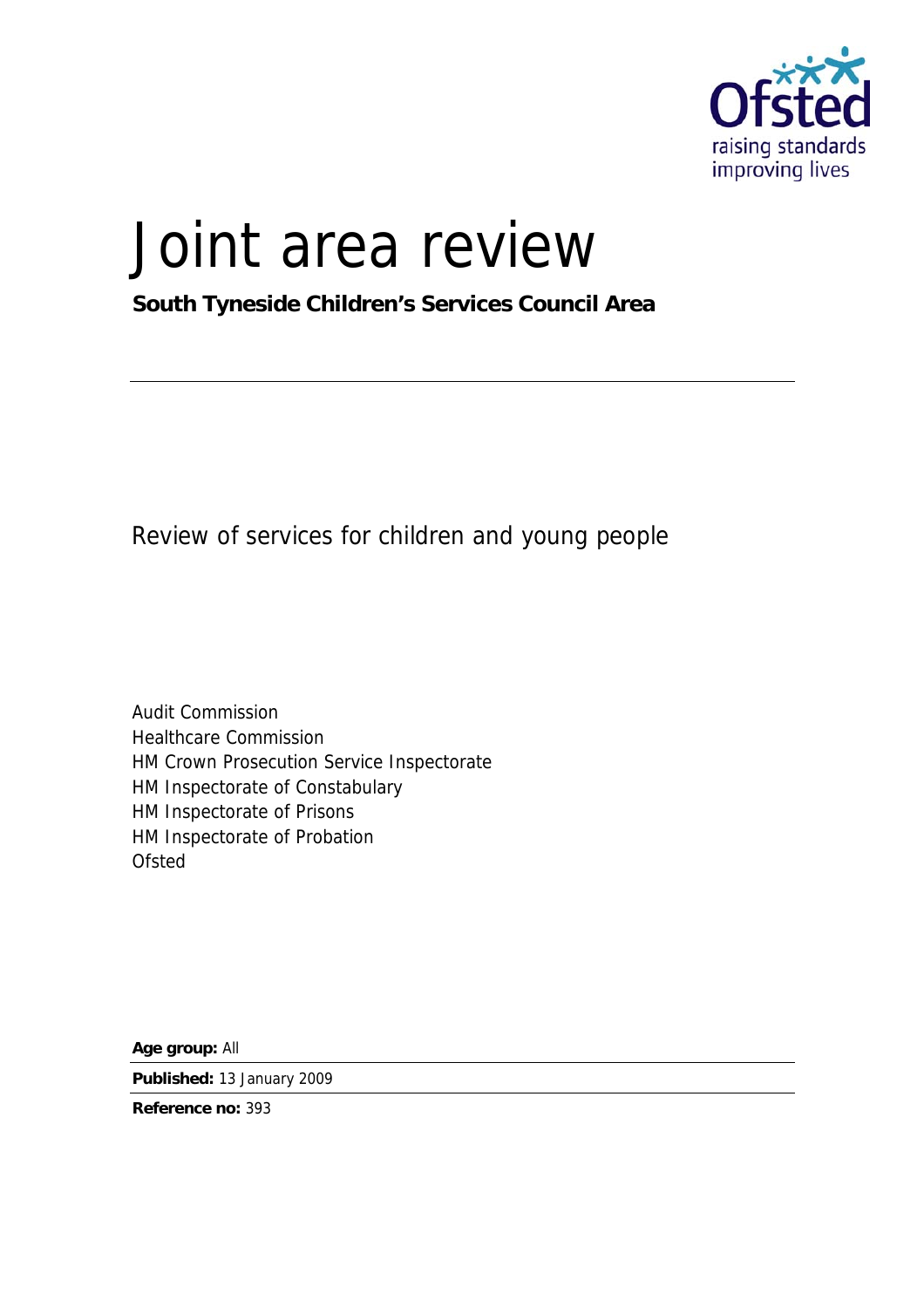













© Crown copyright 2009

Website: www.ofsted.gov.uk

This document may be reproduced in whole or in part for non-commercial purposes, provided that the information quoted is reproduced without adaptation and the source and date of publication are stated.

Further copies of this report are obtainable from the local council or at www.ofsted.gov.uk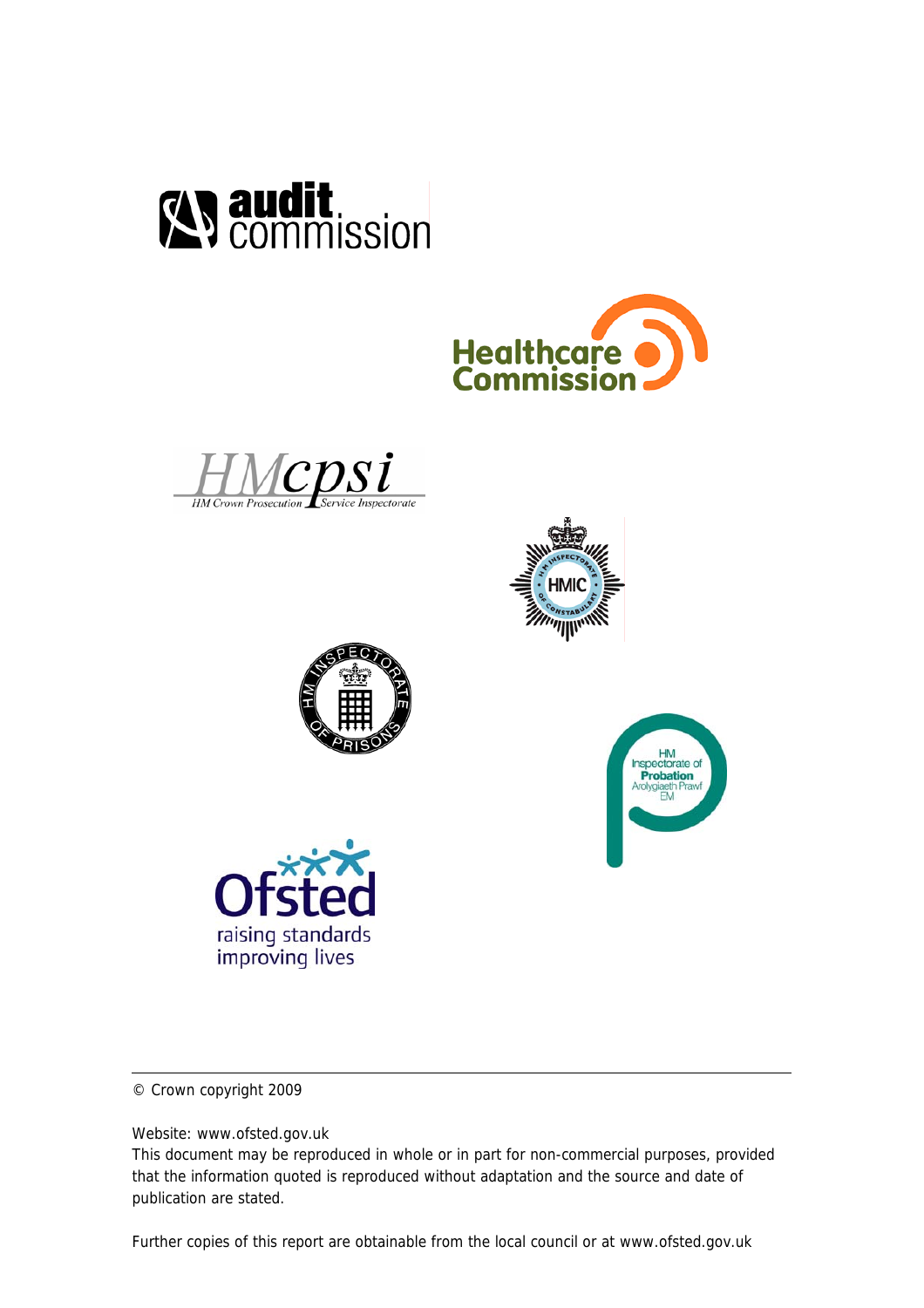# **Contents**

| <b>Introduction</b>  |                                                                        | $\overline{2}$  |  |  |  |
|----------------------|------------------------------------------------------------------------|-----------------|--|--|--|
| <b>Context</b>       |                                                                        | $\overline{2}$  |  |  |  |
| <b>Main findings</b> |                                                                        | 4               |  |  |  |
| <b>Grades</b>        |                                                                        | 5               |  |  |  |
|                      | <b>Recommendations</b>                                                 | 5               |  |  |  |
|                      | Areas for investigation through fieldwork during the joint area review |                 |  |  |  |
| 1.                   | Safeguarding                                                           | 6               |  |  |  |
| 2.                   | Looked after children and young people                                 | 10 <sup>°</sup> |  |  |  |
| 3.                   | Children and young people with learning difficulties and/or            |                 |  |  |  |
|                      | disabilities                                                           | 14              |  |  |  |
| 4.                   | Service management                                                     | 17              |  |  |  |
| 5.                   | Capacity to improve                                                    | 17              |  |  |  |
|                      | <b>Annex A: The APA letter</b>                                         | 23              |  |  |  |
|                      | Annex B: Summary of the enhanced youth inspection report               | 24              |  |  |  |
|                      | Annex C: Children and young people's section of the corporate          |                 |  |  |  |
|                      | assessment report                                                      | 26              |  |  |  |
|                      | Annex D: Summary of joint area review and annual performance           |                 |  |  |  |
|                      | 29<br>assessment arrangements                                          |                 |  |  |  |
|                      |                                                                        |                 |  |  |  |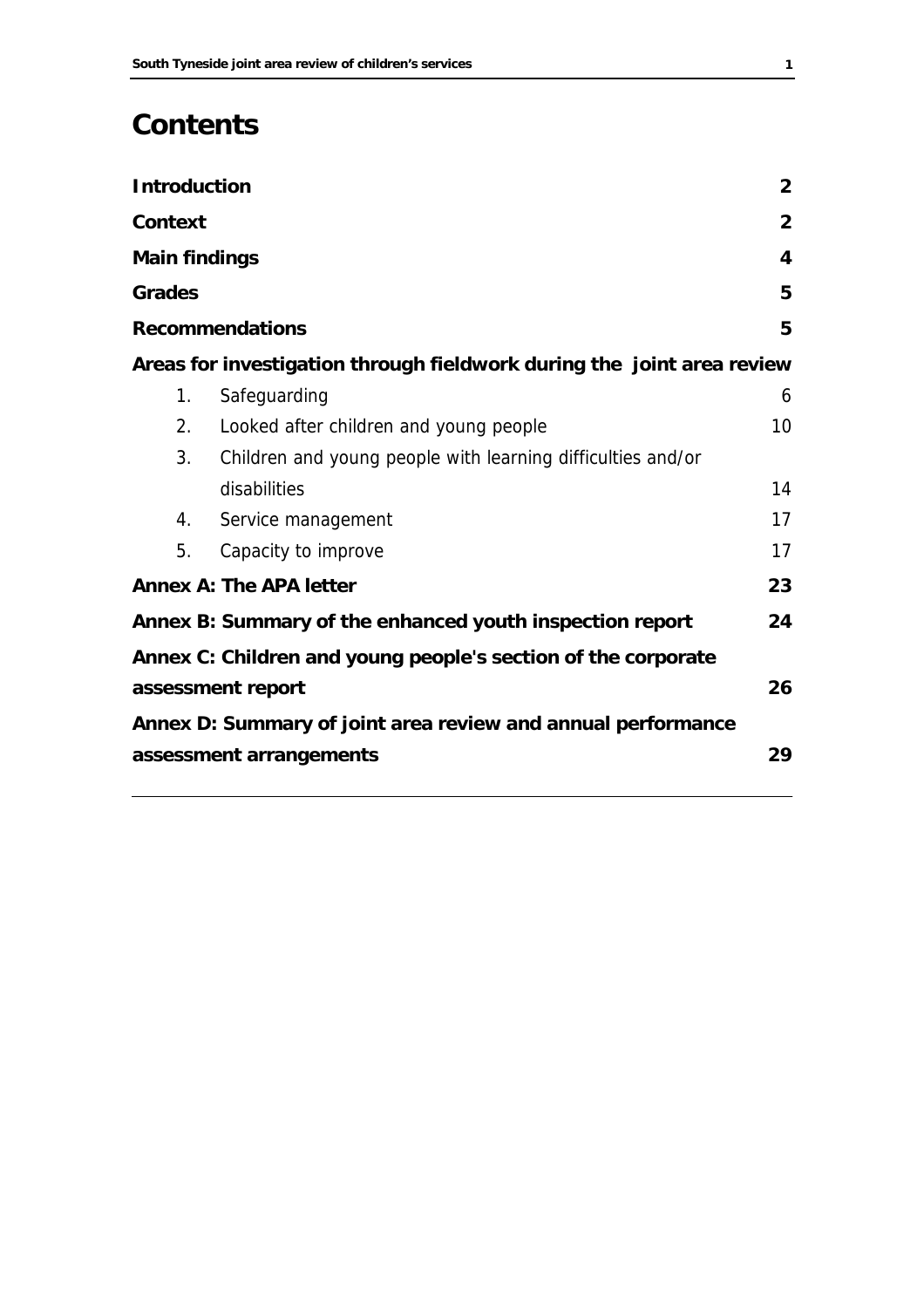# **Introduction**

1. The 2007 annual performance assessment (APA) for South Tyneside judged the council's children's services as good and its capacity to improve as outstanding.

2. This report assesses the contribution of local services in ensuring that children and young people:

- at risk or requiring safeguarding are effectively cared for
- who are looked after achieve the best possible outcomes
- with learning difficulties and/or disabilities achieve the best possible outcomes.

### **Context**

3. South Tyneside is part of the Tyne and Wear conurbation. Created in 1974 as part of local government reorganisation, it is a small and compact borough covering 64 square kilometres with six areas: South Shields, Jarrow, Hebburn, Whitburn, Boldon and Cleadon.

4. Like many communities whose economies were based largely on heavy industry, South Tyneside suffered significant industrial decline in the 1970s and 1980s with severe social and economic consequences. By December 2001 it had the highest unemployment rate in England and Wales. It is currently ranked eighth.

5. Significant regeneration over recent years has seen an improvement in the socio-economic context of the region, with new businesses and housing developments springing up, particularly along the main transport routes. Despite this, deprivation remains extensive. Six out of 10 residents live in neighbourhoods ranked in the 25% most deprived in England and a significant minority live in the 10% most deprived neighbourhoods nationally. Despite a fall in recent years, unemployment, at 4.2%, is still higher than the average of 3.7% for the North East. Almost a third of the children in the borough live in families that receive income-related benefits such as the Job Seeker's Allowance.

6. The majority of South Tyneside's population is White British. At the time of the 2001 census, 2.8% of the total population, and 3.9% of those under 18, were from Black and minority ethnic (BME) groups, mainly Indian and Bangladeshi. Since then the proportion has increased and currently comprises 4.4% of the total population.

7. Overall, the borough's population fell from 156,847 in 1993 to 151,300 in 2001. However, the 2006 projections show that the total population is set to increase by 3,500 by 2031. In the case of children and young people, however,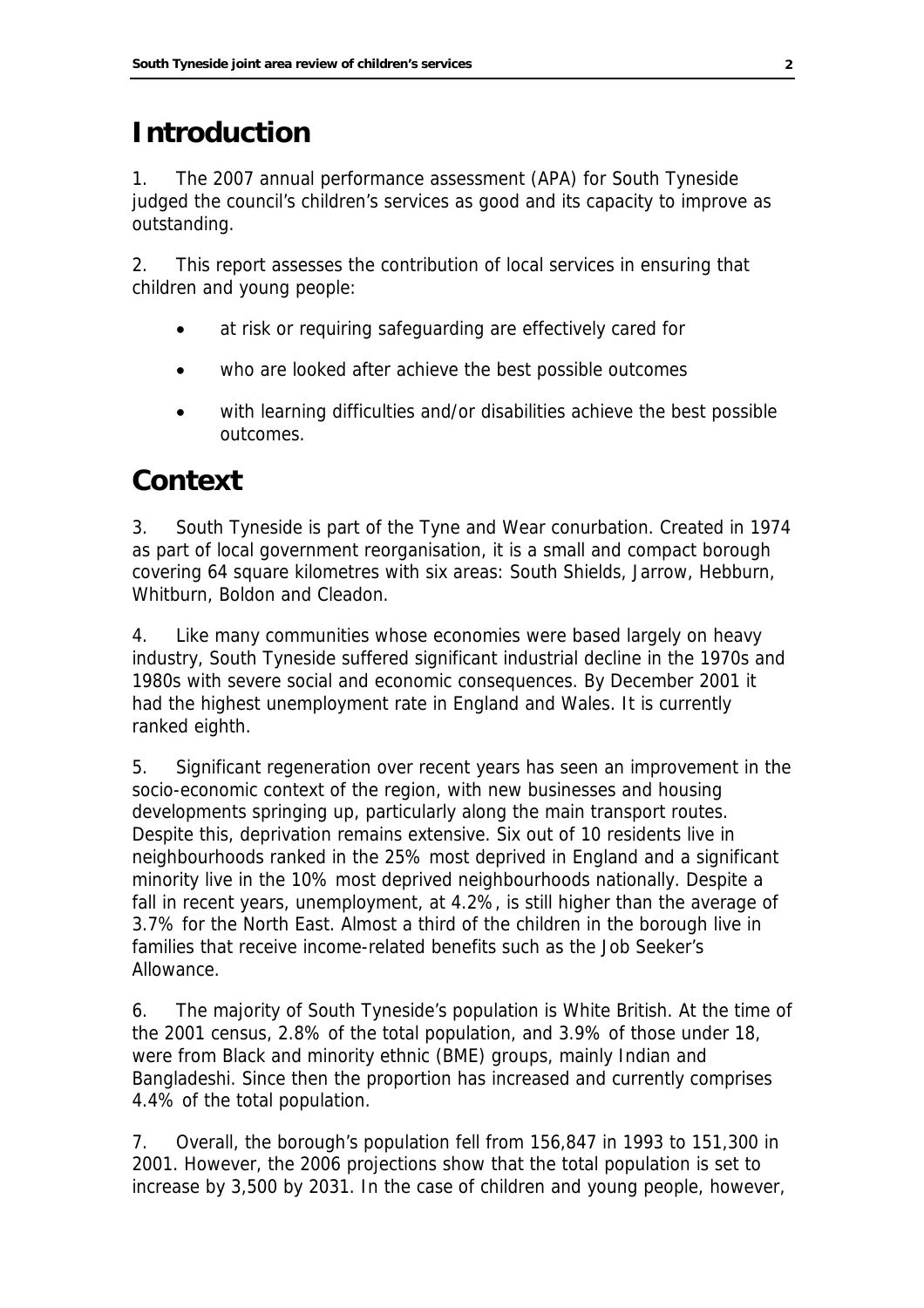the decline is set to continue. Currently, approximately 25% of the population are under 19 years of age.

8. Pre-school education is provided through 12 children's centres; 10 private sector nurseries; approximately 170 child minders; four stand-alone maintained nursery schools and a further 28 nursery classes attached to primary schools. Three special schools also take children of nursery age.

9. There are 50 primary schools and nine secondary schools in the borough. There are six special schools, and 'the PLACE', an educational support service providing targeted education support and positive activities for looked after children and young people. Eight schools have enhanced resource bases for pupils with learning difficulties and/or disabilities. There is one pupil referral unit, the Alternative Education Centre.

10. Post-16 education is provided through South Tyneside College in South Shields and the sixth form of St Joseph's school in Hebburn. Work-based training is provided through four main providers as well as a network of employers ranging from large companies to self-employed tradespersons who take on apprentices.

11. Entry to Employment provision is coordinated by the Learning and Skills Council (LSC), although the contract holder is 'BSkill'. This company has commissioned work-based training through three main providers: the council, South Tyneside College, and 'Springboard', a voluntary sector company.

12. Family Learning and Family Language, Literacy, and Numeracy training is also funded by the LSC and commissioned through the council's own Adult and Community Learning service. Job Centre Plus provision is delivered by a network of 19 providers, some of whom have been commissioned by the LSC.

13. Primary health care is provided by South Tyneside Primary Care Trust (PCT). Acute hospital services are provided by the South Tyneside Foundation Hospital Trust and mental health services by the Northumberland and Tyne and Wear NHS Trust.

14. Children's social care services are provided through the council's Children and Young People's Directorate, and strategic direction is set by the South Tyneside Children and Young People's Alliance (the statutory children's trust and children's theme group of the Local Strategic Partnership).

15. The council runs two children's homes and has 251 looked after children in its care. Of these, 62 are living outside the local borough boundary. Five young people are in out-of-borough residential placements for behavioural reasons and eight because they have disabilities that require highly specialised support.

16. There are no young offender institutions in the borough. Services to children and young people who are at risk of offending or have offended are provided through South Tyneside's Youth Offending Service.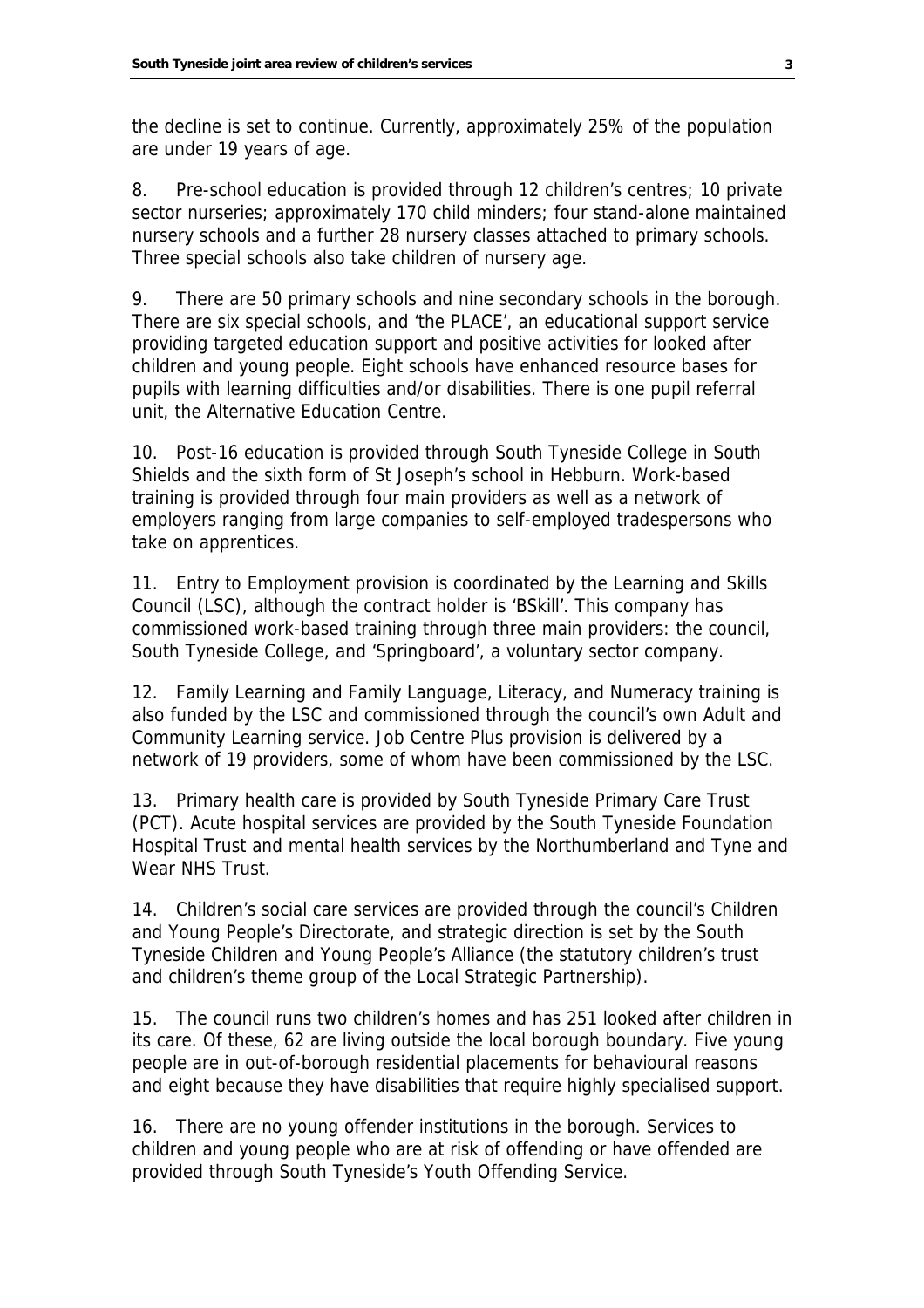### **Main findings**

17. The main findings of this joint area review are as follows:

- Adequate safeguarding arrangements are in place across the council and partner agencies in South Tyneside. The majority of children report that they feel safe at home, at school and in their local area. Preventative services work well together in supporting families. However, management oversight has not been consistently good enough in some front-line services. For example, the quality of recording in some social work case files is variable and a number of supervision records lack rigour.
- The contribution of local services to improving outcomes for looked after children and young people is good. The number of children entering the care system is reducing because of strong services and effective partnerships. The work of adoption and care leavers' services is excellent, as are multi-agency actions to ensure good health care arrangements for all looked after children are in place. The majority of looked after children make at least satisfactory progress in their learning and a higher than average proportion continue in education beyond the statutory school leaving age or enter employment or training.
- Close collaboration between high quality local services, families and schools ensures that the outcomes for children and young people with learning difficulties and/or disabilities are good. The council has been slow to implement the principles of inclusion but is now tackling the issue with renewed vigour.
- Service management across the South Tyneside Children and Young People's Alliance is good. Strong partnership working, effective use of local intelligence, clear plans and good performance management are making a positive difference to the majority of children and young people. The capacity to improve further is also good because of clear leadership, the impact of partnership work and a good track record of continued improvement in outcomes for children and young people.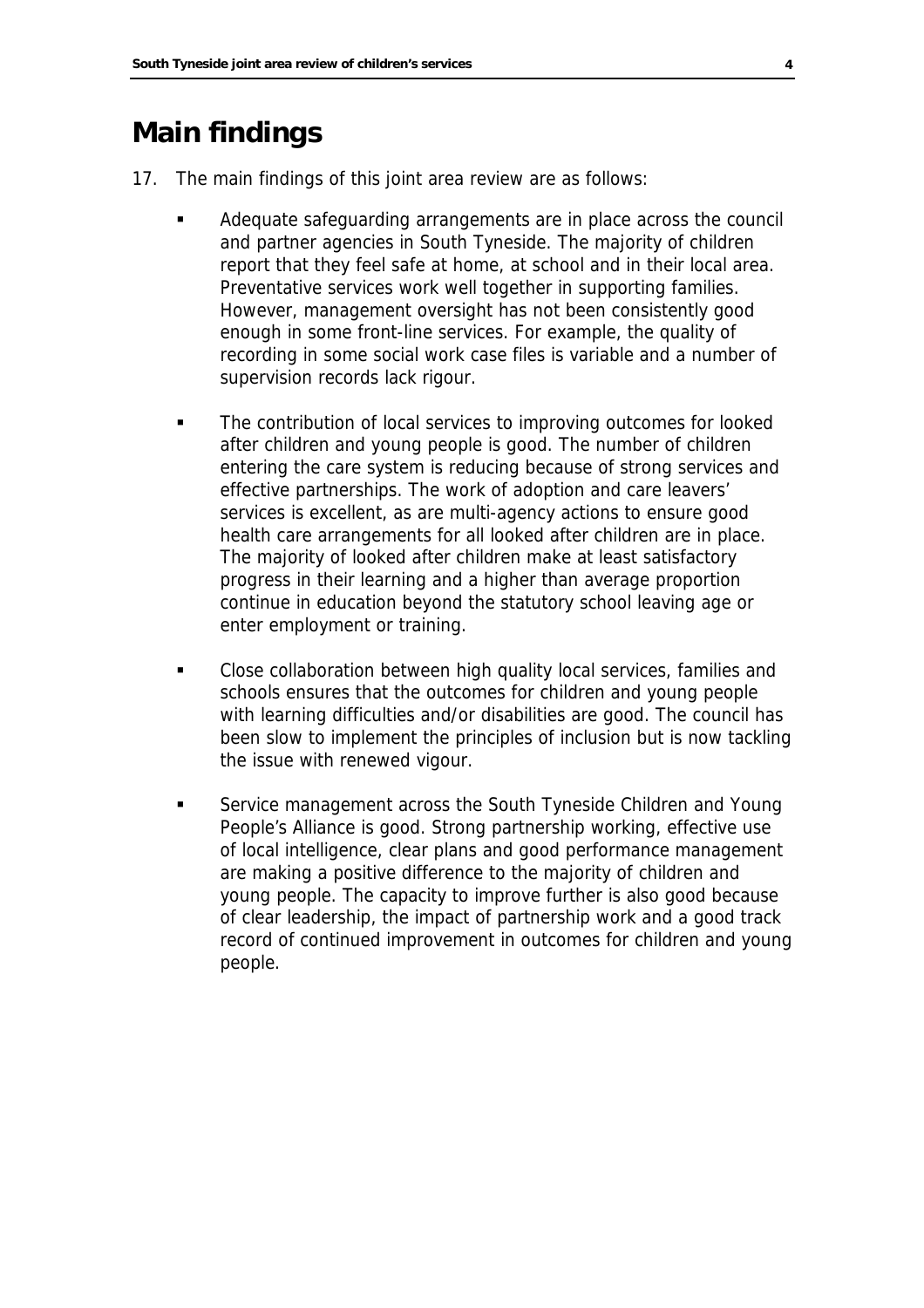### **Grades**

**4: outstanding; 3: good; 2: adequate; 1: inadequate** 

|                                           | <b>Local services overall</b> |
|-------------------------------------------|-------------------------------|
| Safeguarding                              |                               |
| Looked after children                     |                               |
| Learning difficulties and/or disabilities | 3                             |
| Service management                        |                               |
| Capacity to improve                       |                               |

### **Recommendations**

#### **For immediate action**

The local partnership should:

**EXECT** ensure that an appropriate way is found for the successful dissemination of the findings of this report to children and young people in the area.

#### **For action over the next six months**

The local partnership should:

- **EXEDENT** improve the quality of recording of initial, core and risk assessments
- **EXEDEE 11** improve the quality of personal education plans for looked after children
- ensure the Alliance and corporate parenting committee receive regular reports on the impact of actions taken to reduce the offending behaviour of looked after children
- **EXEDEE 1** improve the quality of information held on personnel files to ensure that they all reflect current good practice
- **EXECT** increase the pace of implementing the workforce reform plan in order to ensure that staff at all levels in schools have knowledge, skills and understanding to support further inclusion of pupils with learning difficulties and/or disabilities.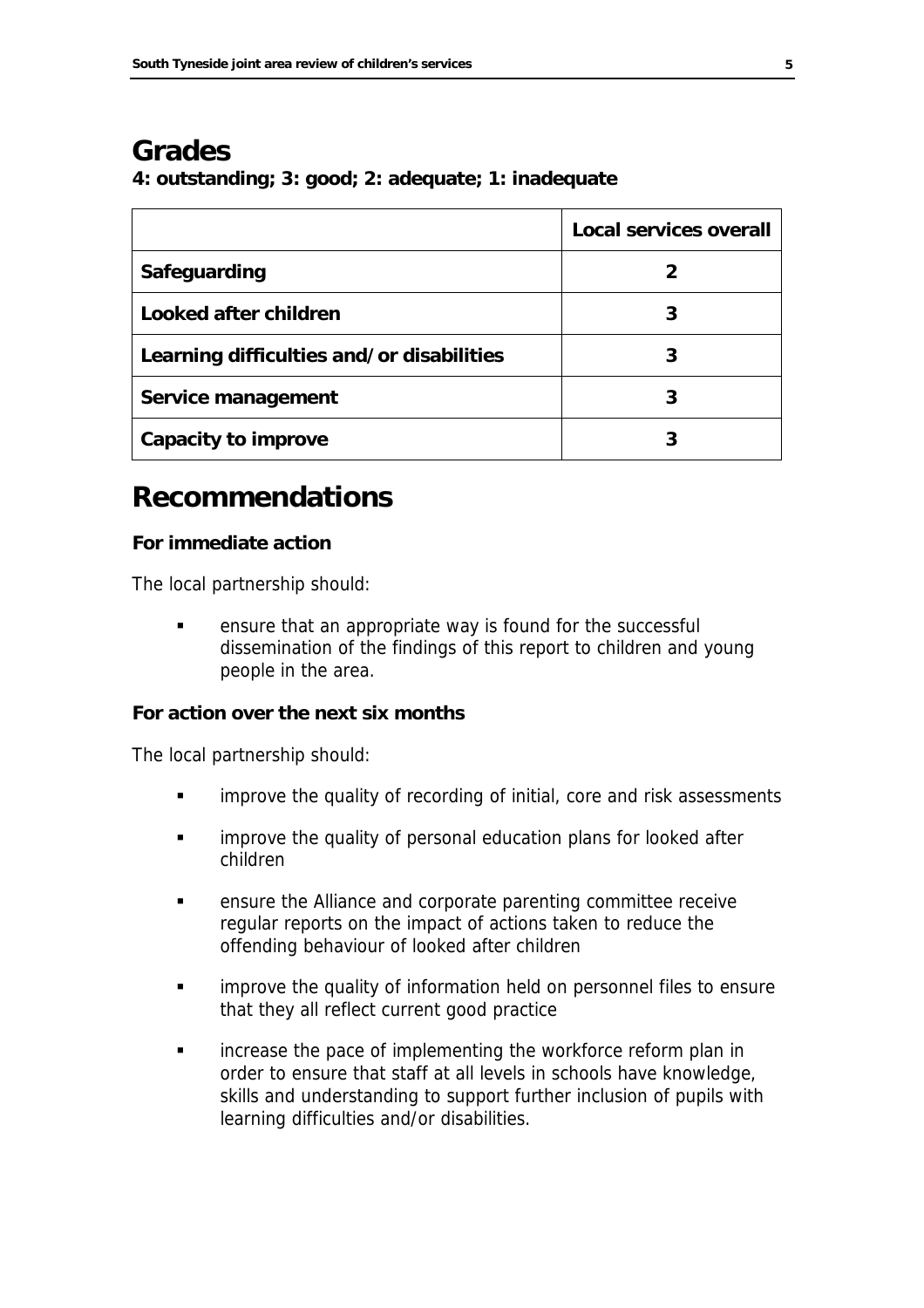#### **For action in the longer term**

The local partnership should:

- reduce the number of children subject to a child protection plan
- increase the proportion of children leaving care achieving five GCSEs or equivalent at grades A\* to C
- find suitable alternatives to the occasional use of bed and breakfast accommodation for some vulnerable families and young people
- ensure all managers provide a consistent oversight and focus on value-for-money
- ensure the scrutiny committee carries out its role fully in holding services to account for the actions taken to improve outcomes for children and young people.

### **Equality and diversity**

18. Strategic plans focus appropriately on equality and diversity, and the council and its partners are working effectively to ensure that operational processes take good account of the differing needs of local communities. The council has achieved Level 3 in the equalities standard requirements of the Commission for Racial Equality and is working towards Level 4. Equality Impact Assessments have been completed for all policies and procedures across the Alliance. These include race, ability and gender issues, and actions to tackle such inequalities are effectively embedded in service delivery. BME groups are regularly consulted and involved in service planning. The council also works well to facilitate and improve access to mainstream health and social care services for local people for whom English is not their first language, through their Ethnic Minority Traveller and Refuge Achievement (EMTRAS) service which provides outreach interpretation and translation through regular local clinics.

# **Safeguarding**



#### 19. **The contribution of local services to improving outcomes for children and young people at risk or requiring safeguarding is adequate.**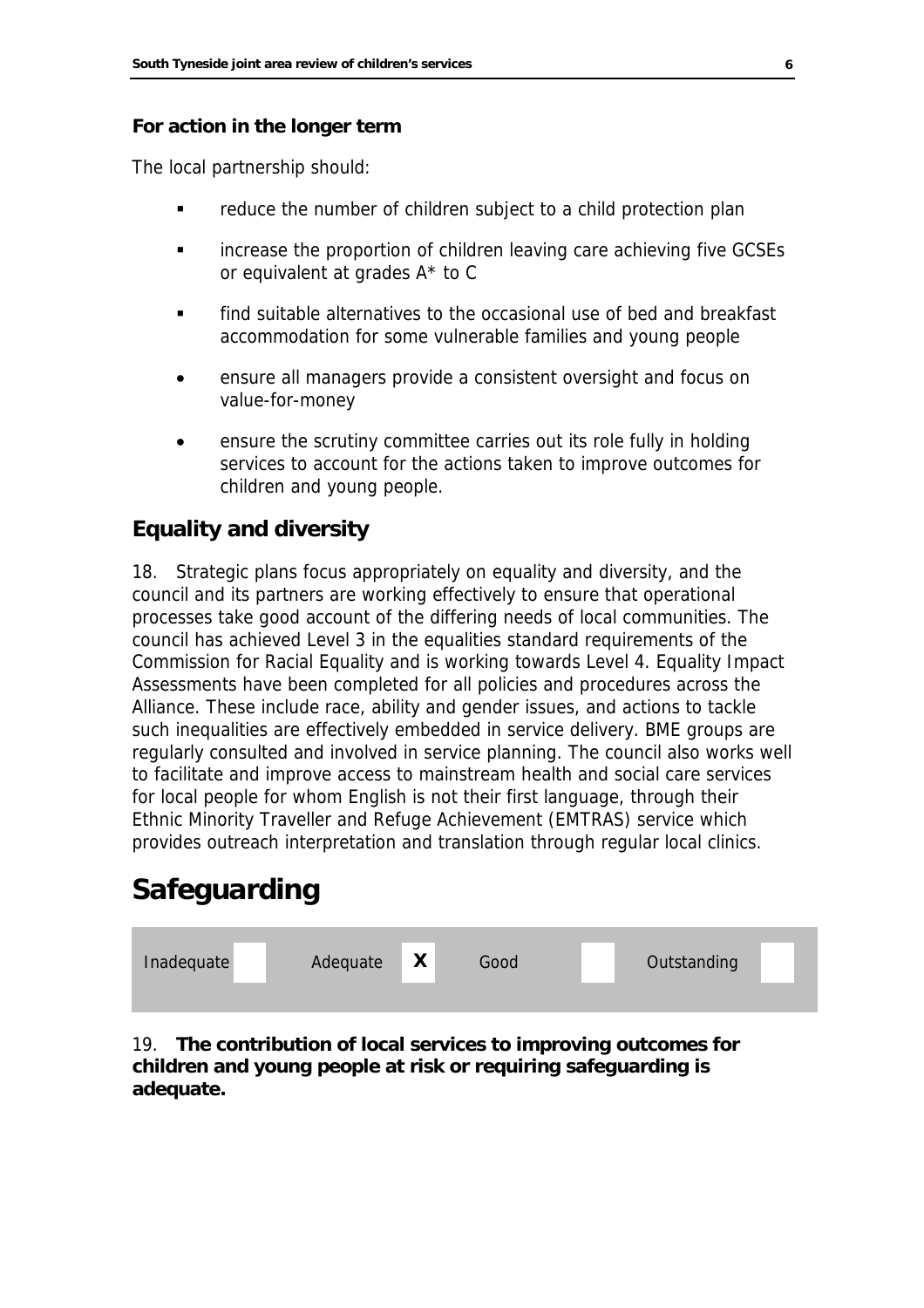| <b>Major strengths</b>                                                                                    | <b>Important weaknesses</b>                                                         |  |  |
|-----------------------------------------------------------------------------------------------------------|-------------------------------------------------------------------------------------|--|--|
| Good reduction in the number of<br>teenage pregnancies over the last                                      | Variability in the quality of recording<br>of initial, core and risk assessments.   |  |  |
| three years.<br>The safe environment provided for<br>the majority of children and young                   | High numbers of children and young<br>people subject to a child protection<br>plan. |  |  |
| people.<br>Good and effective out-of-hours duty<br>service.                                               | Variability in the quality of<br>information held on personnel files.               |  |  |
| Very good support to families who<br>are subject to domestic violence.                                    |                                                                                     |  |  |
| Well-targeted multi-agency<br>interventions to support children and<br>young people at risk of offending. |                                                                                     |  |  |
| Strong preventative partnership<br>working and collaboration.                                             |                                                                                     |  |  |

20. The council and its partners have ensured adequate safeguarding arrangements are in place for children and young people in South Tyneside. All agencies have a clear understanding of their roles and responsibilities. Since the 2007 APA, the council has taken successful action to improve the timeliness of initial assessments and ensured that lessons learned from serious case reviews have been embedded in current practice. For example, effective pre-birth protocols are now in place and are being used well by partners. A sustained focus on road safety and safe travel to school has contributed to a 20% reduction, over the last year, in the number of young people killed or seriously injured as a result of road traffic accidents. Dedicated nurses work effectively to ensure children and young people are informed about contraception and sexual health, with the result that the number contracting chlamydia has fallen. Good partnership working, targeted at areas most in need, has resulted in a good and consistent fall in the number of teenage pregnancies over the last three years.

21. A comprehensive and well-used child and adolescent mental health service  $(CAMHS)$ , provides 24-hour access for those in need.<sup>[1](#page-8-0)</sup> School nurses, the youth service and the Matrix service provide effective advice and good support to young people on the dangers of drug and alcohol misuse.

<span id="page-8-0"></span> <sup>1</sup> CAMHS delivers services to a national 4-tier framework. Most children and young people experiencing mental health problems will be seen at tier 1. This level of service is provided by practitioners who are not mental health specialists such as GPs, health visitors, school nurses and teachers. At tier 2, practitioners tend to be CAMHS specialists such as primary care workers, psychologists and counsellors. At tier 3 practitioners are specialised workers such as community health workers, child psychologists or psychiatry outpatient services for more severe and complex and persistent disorders. Tier 4 services are provided for young people with the most serious problems through, for example, highly specialised outpatient and inpatient units.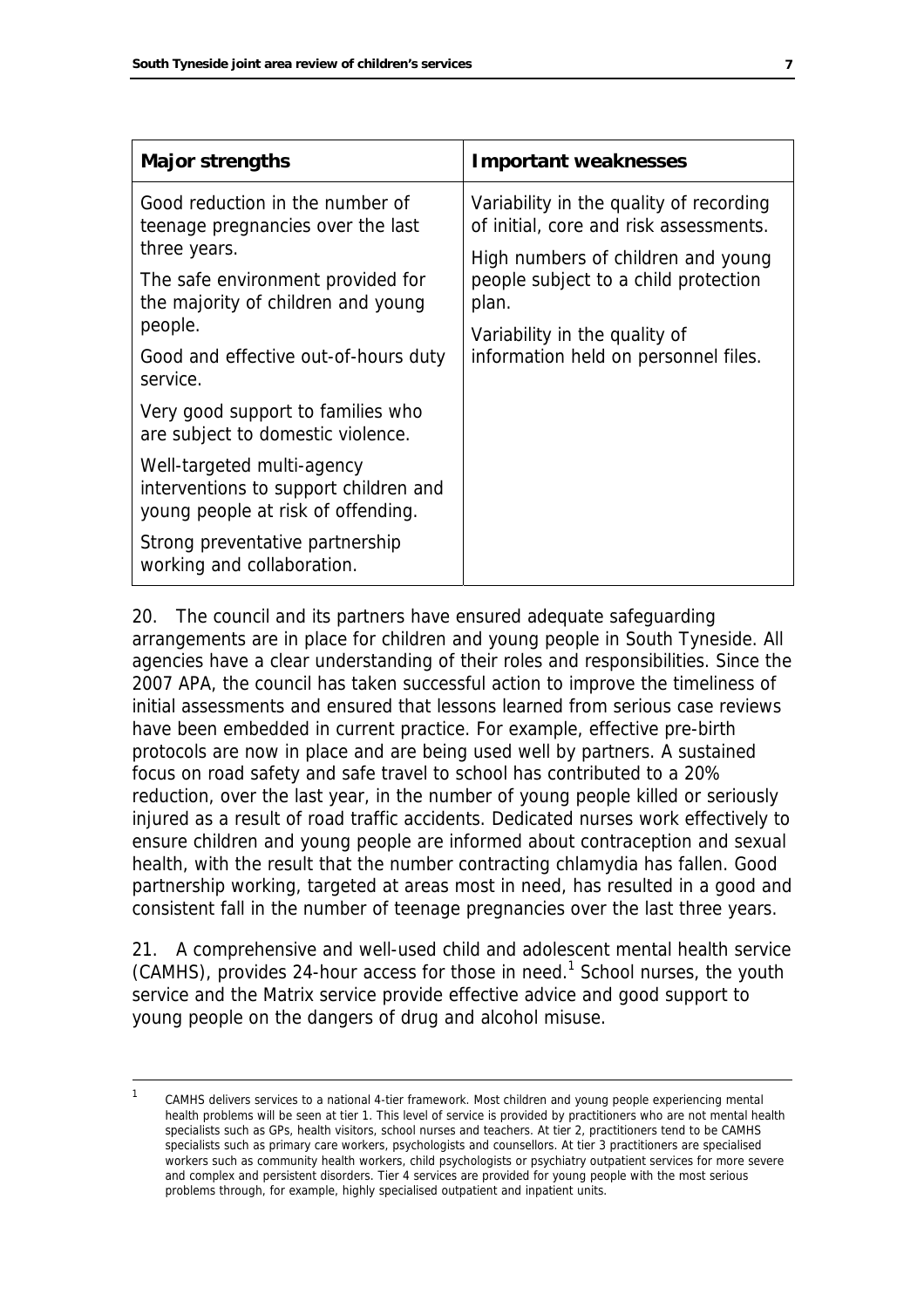22. Strong preventative partnership working and collaboration ensure that the council works well with its partners to take early action and provide good support to children and families when needed. The family support service provides good flexible short-term intervention to families and helps to avoid family breakdowns. Children's centres work across localities and offer parenting programmes and a range of other services, supporting children within their home situation.

23. Good and well-targeted multi-agency programmes such as the South Tyneside Early Prevention Panel (STEPP) ensures children at risk of anti-social behaviour or risk of offending are provided with appropriate support and activities to divert them from such behaviour. The youth inclusion project and junior youth inclusion project programme also provide intensive local support for young people who are in danger of entering the criminal justice system. The family intervention project works very successfully with families at risk of eviction due to the anti-social behaviour of their children. The project works intensively with families and relocates them on successful completion of the programme.

24. Children and young people are provided with a safe environment in children's homes, foster homes, schools, and nurseries. Outcomes from Ofsted's regulatory inspections indicate that judgements in relation to safeguarding are good in the majority of cases. Outcomes from Ofsted inspections also show that all schools inspected meet current statutory safeguarding requirements.

25. Effective anti-bullying policies and procedures are fully embedded into the Healthy Schools programme. Children and young people interviewed during the review reported that they felt safe in their schools and communities. Whilst they say some bullying takes place, incidents are followed up promptly once they have been reported. A pilot programme of restorative justice is helping children and young people understand the impact of bullying on others. Young people were positive about the 'Penn resilience' programme that has been adopted in a number of schools, saying that it has built their confidence and helped them to develop strategies to cope with difficult situations.

26. A well-coordinated multi-agency approach supports families and children who are affected by domestic violence. This includes the South Tyneside Domestic Abuse Perpetrator Programme (STDAPP) who work with perpetrators of domestic abuse to increase the safety of women and children. The Options Unit provides a good service to women affected by domestic violence, with an average of 30 referrals to the service per month. Users of the service speak highly of the support they receive, although a small number expressed concern about the occasional use of bed and breakfast accommodation, particularly when the women's refuge is full. Bed and breakfast accommodation is also used occasionally for some young people who have committed offences. The council acknowledges this is not satisfactory and is working to reduce the need for such emergency action.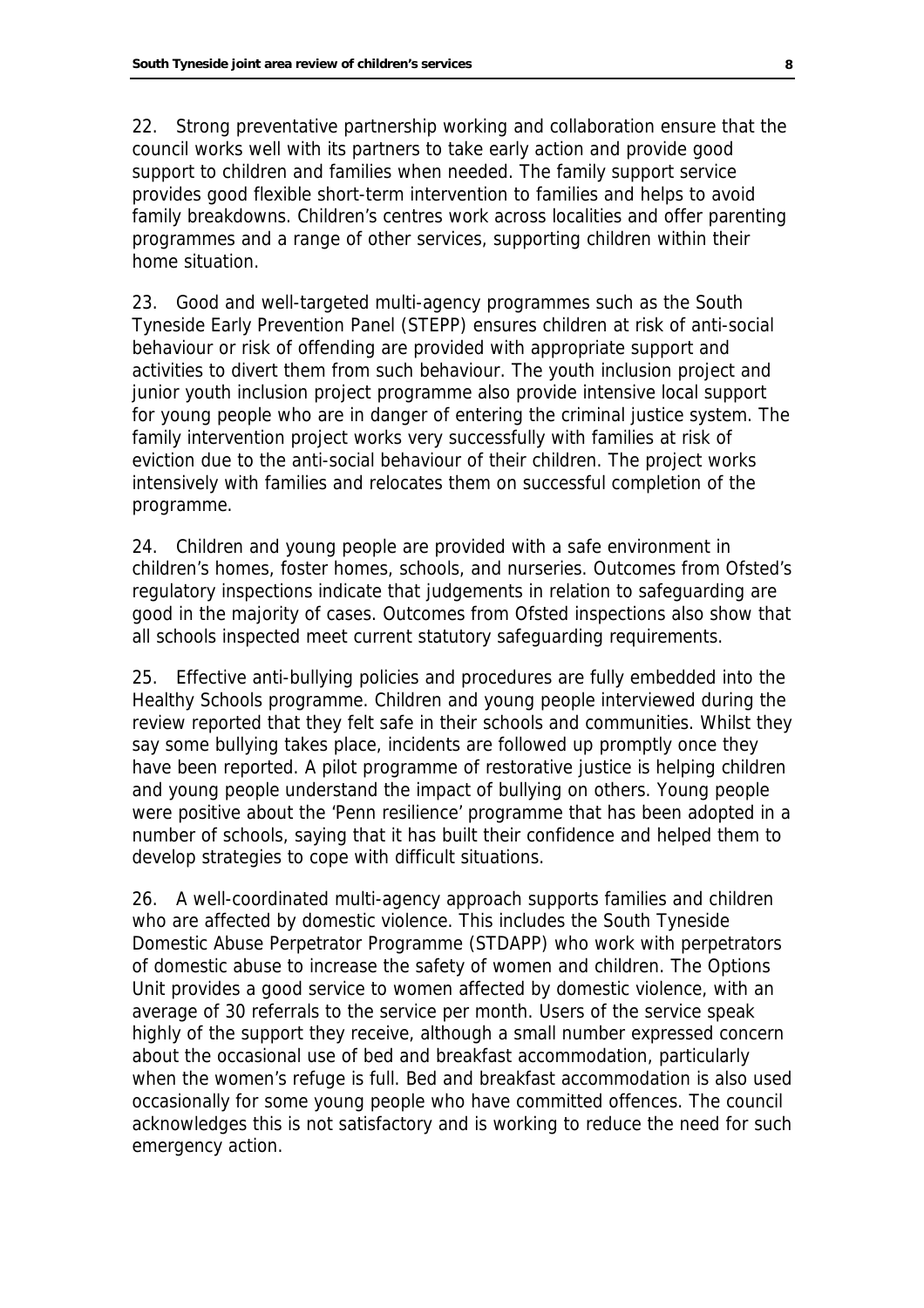27. The domestic violence forum, which links directly to the Local Safeguarding Children Board (LSCB), maintains well-recorded statistics, monitors trends closely and redirects services accordingly. Social workers are well informed about domestic violence and make appropriate referrals.

28. Duty, referral and assessment arrangements are appropriately managed. However, the timeliness of core assessments completed within the required 35 day period remains lower than that found nationally and in similar councils. Recording practice is varied, with some recording of initial and core assessments, including risk assessments, lacking focus. The youth offending inspection found a similar variation in the quality of case files inspectors reviewed. New recording protocols have been developed but these are not yet being used consistently by all staff.

29. Auditing of social work case files and management oversight of decisions is undertaken, although the recording of these activities, including the outcomes of supervision sessions between managers and social workers, is not sufficiently systematic. Independent reviewing officers provide effective challenge to social workers with regard to the quality and appropriateness of assessments and case planning. Their recording of practice is of a very good standard with a clear focus on planning, timescales and outcomes.

30. All children subject to a child protection plan have a qualified social worker and all child protection conferences and reviews are held on time. Despite these good actions, the number of children subject to a child protection plan continued to increase, and by March 2008 numbers were significantly higher than that found in comparable councils and the national average. However, more recent local data show rates are now reducing because of the decisive action taken since March to improve the situation. For example, the LSCB has responded by revising and improving the children in need criteria and thresholds. In addition, the common assessment framework is now being used more effectively and resulting in an increasing number of appropriate multiagency referrals per month. Such actions are improving the timeliness, appropriateness and effectiveness of response.

31. A good out-of-hours duty service is provided across the borough by experienced and well-qualified staff who work effectively with other emergency services. Their work is highly regarded by other professionals and families.

32. The LSCB has appropriate representation across partner agencies. The Board has recently been restructured to provide better leadership across the wider safeguarding agenda. Lessons learned from serious case reviews are widely circulated amongst partners and lead to prompt action being taken. All settings and services for children and young people have a designated trained member of staff for safeguarding. The LSCB provides an extensive and wellattended training programme across partner agencies, including an e-learning programme, although, as yet, there is no systematic monitoring of the impact of this good training.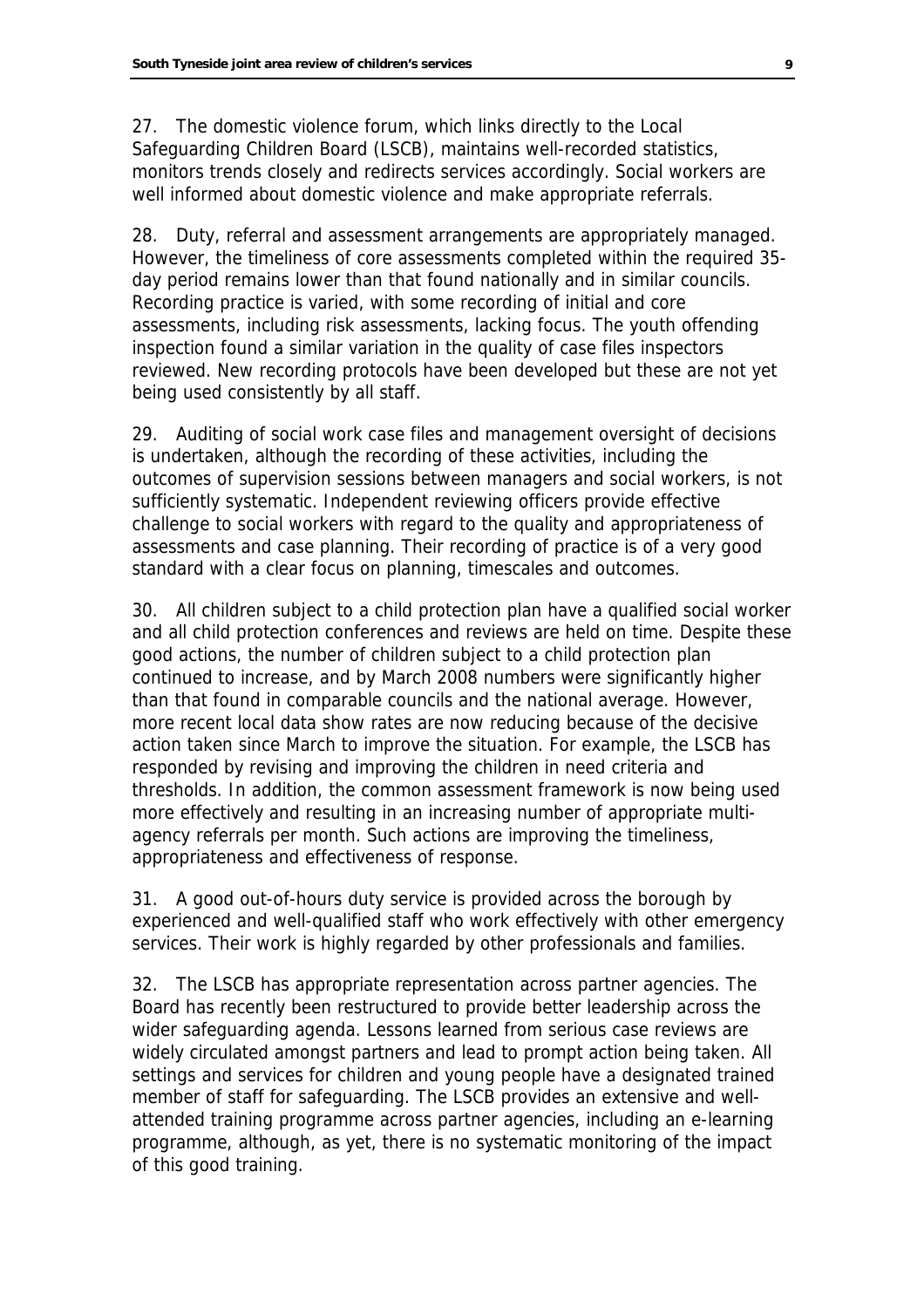33. Multi-agency public protection arrangements are securely in place. Good monitoring is undertaken of high risk individuals in the community with effective multi-agency action when necessary.

34. Overall, there is an adequate response to the vetting and checks for adults working with children and all enhanced Criminal Records Bureau (CRB) checks are in place. However, the quality of information held on personnel files is variable because there is a lack of strategic oversight of the management of these files.

35. Adequate arrangements are in place for those children who are missing from home or school. Protocols have recently been integrated for children missing from education and from home. The numbers of children concerned are monitored by the Children and Young People's Directorate and agencies work together to ensure their safe return.

# **Looked after children and young people**

| Inadequate | Adequate | Good | X | Outstanding |  |
|------------|----------|------|---|-------------|--|
|            |          |      |   |             |  |

### 36. **The contribution of local services to improving outcomes for looked after children and young people is good.**

| <b>Major strengths</b>                                                                                              | <b>Important weaknesses</b>                                                                                                 |  |  |
|---------------------------------------------------------------------------------------------------------------------|-----------------------------------------------------------------------------------------------------------------------------|--|--|
| Very good health provision for looked<br>after children.                                                            | The proportion of care leavers<br>achieving five GCSEs at grades A* to<br>C is too low.                                     |  |  |
| High number of looked after children                                                                                |                                                                                                                             |  |  |
| placed by the adoption service in<br>permanent homes.                                                               | Variable quality of personal education<br>plans.                                                                            |  |  |
| Good quality of care offered in<br>fostering and children's homes.                                                  | Lack of strategic oversight of the<br>impact of actions taken to reduce the<br>offending rates of looked after<br>children. |  |  |
| Good leaving care service which is<br>rated highly by those who use it.                                             |                                                                                                                             |  |  |
| Highly effective system for reviewing<br>children's plans and involving children's<br>participation in the process. |                                                                                                                             |  |  |
| Good systems to track the educational<br>progress of looked after children.                                         |                                                                                                                             |  |  |
| Good support for asylum seekers.                                                                                    |                                                                                                                             |  |  |
|                                                                                                                     |                                                                                                                             |  |  |
|                                                                                                                     |                                                                                                                             |  |  |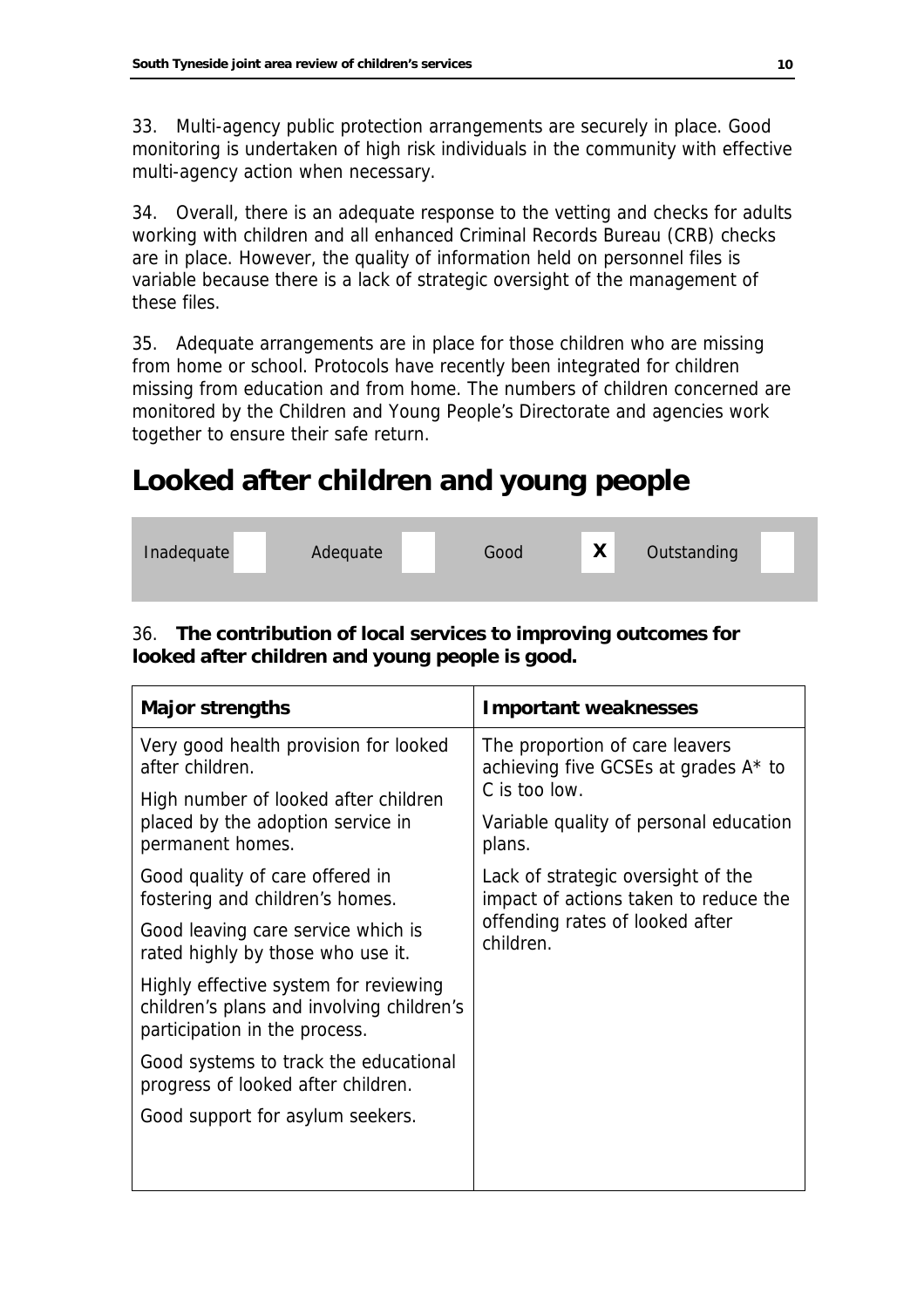| Good access and take-up of leisure and<br>cultural activities through the MAX |  |
|-------------------------------------------------------------------------------|--|
| card.                                                                         |  |

37. Good support from the council and its partners, including effective interventions by family support services and multi-agency initiatives. For example, the positive parenting programmes and family conferences, has resulted in a steady decrease in the number of children and young people coming into the care system.

38. Good inter-agency working, including close collaboration between health professionals and schools, ensures that the physical, emotional and mental health needs of looked after children are well met. Services are coordinated well, with effective electronic exchange of information. A good and higher than average proportion of looked after children undertake annual health assessments. Looked after children interviewed during the review found the dedicated doctor and nurse very approachable and they and their carers rated the work of the dedicated clinical psychologist highly. The health needs of children placed outside the council are monitored well by a community matron who visits and evaluates the services in place.

39. A particular strength is the attention given to seeking the views of children and young people who are placed outside the borough and ensuring that they contribute effectively to their reviews. These contributions are captured well on View Point, a computerised child-friendly form which is completed individually with an engagement officer. This information is then used to review current support and inform future action.

40. The wider views of looked after children are heard through the Children in Care Council which meets regularly with elected members and senior officers. Young people feel their opinions are valued and lead to changes. For example, extensive consultation with looked after children and young people led to improvements in the way that medical assessments are conducted. The council is aware of the need to develop the Children in Care Council's constitution so that it can be more representative of the views of all looked after children. The national youth advisory service is contracted to provide an advocacy service. Young people report that it represents their views effectively and that they receive good support when making complaints through the involvement team.

41. Action to assure the continuity and stability of placements for looked after children is an area of strength and this includes assuring continuity of their school placements. Social worker vacancy rates are low and all looked after children have a named social worker, although, in some cases, children report they have had frequent changes of social worker.

42. The proportion of looked after children in foster care is high. These children are well supported by a good service and carers report very good support from the fostering team whom they say are very accessible and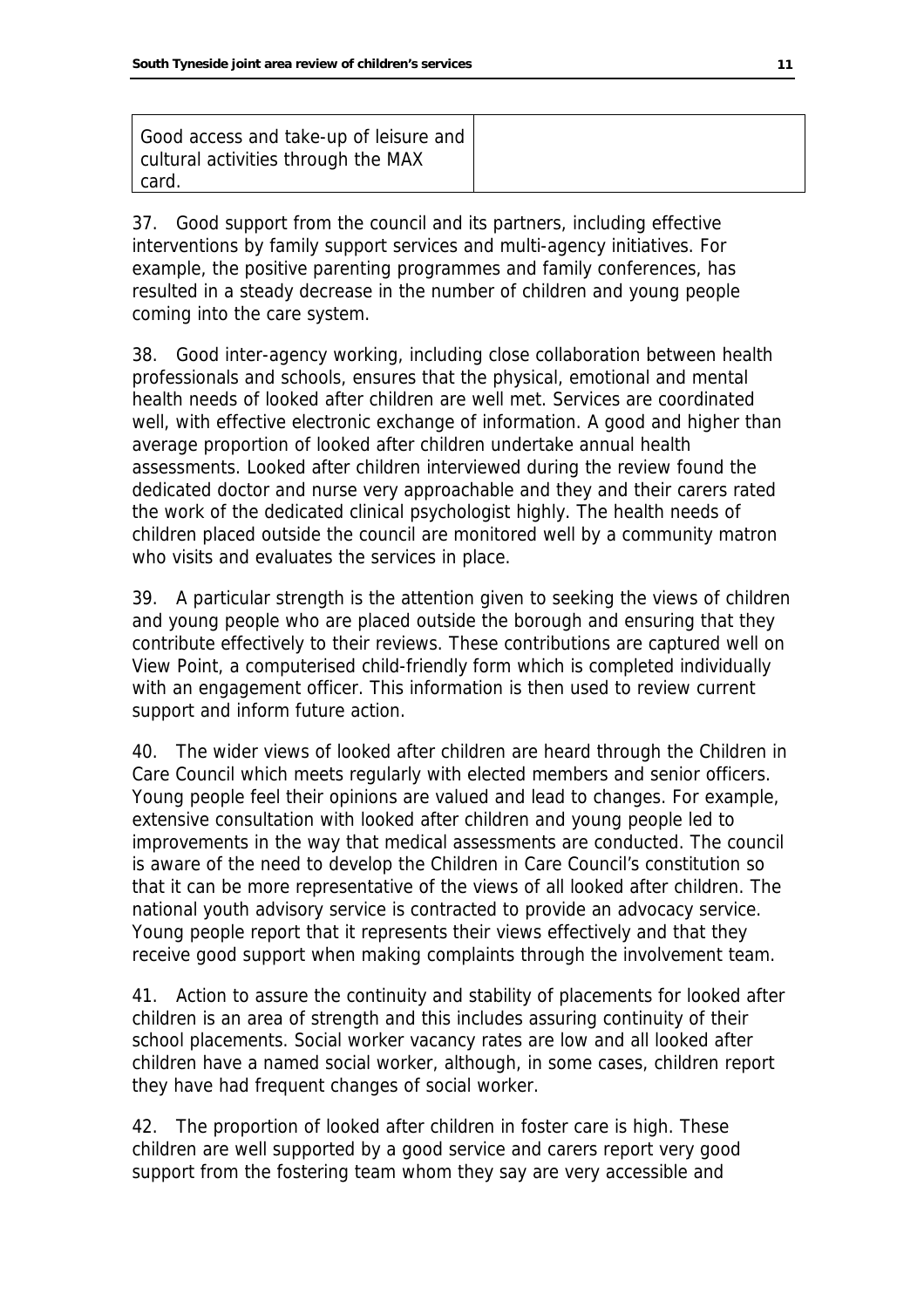knowledgeable. The Sahara project provides good support and training to carers about young people from diverse backgrounds. However, the council has recognised the need to widen the range of placements available to continue to meet the diverse needs of children and young people.

43. Recent Ofsted regulatory inspections showed that the two residential homes in the borough provide consistently good support, a view corroborated by young people interviewed during this review. The council acted decisively to close a third home that was not adequately meeting the needs of the children in its care. An inter-agency panel successfully monitors all placements, including educational placements within the independent and private sectors, to ensure that they continue to meet the needs of children and provide value-for-money.

44. The adoption service is managed well and, in its most recent inspection was judged to be providing good or outstanding services. The relatively high financial investment in the service ensures the number of children in care who are adopted is higher than the averages nationally and for similar authorities.

45. The educational achievement of looked after children is satisfactory overall, with some strengths. In 2007, the percentage of looked after children achieving the expected level in their end of Key Stage 2 tests represented a continuing rise from previous years. Results were higher than for similar children nationally. They were lower than the national average for all children, but the gap between the two sets of results is narrowing effectively. The council's good individual pupil tracking system indicates that, when their starting points are taken into account, most are making similar progress to their peers across all key stages. This system is used effectively as the basis for school improvement partners to challenge individual schools about actions they are taking to improve outcomes for their looked after children. At 80%, the proportion of young people leaving care with at least one GCSE is better than the national average of 57%. However, as nationally, the proportion obtaining five GCSEs at grades A\* to C has been variable over time and, while improving, remains too low.

46. The Project for Looked After Children's Education (PLACE) provides a good range of additional support, tailored to individuals' needs. Designated teachers for looked after children and headteachers welcome the support provided. Staff in the PLACE have ensured all looked after children have a personal education plan (PEP). They are now working to improve the quality of those plans, which is often variable and, in some cases, poor.

47. Decisive action has ensured that no looked after child has been permanently excluded from school over the last two years. However, the number of fixed-term exclusions has risen. The council has altered its procedures to ensure greater challenge and support to schools to tackle this. Effective recent action has also been taken to reduce the previously high proportion of looked after children absent from school for 25 days or more. This includes early action from the dedicated senior education welfare officer,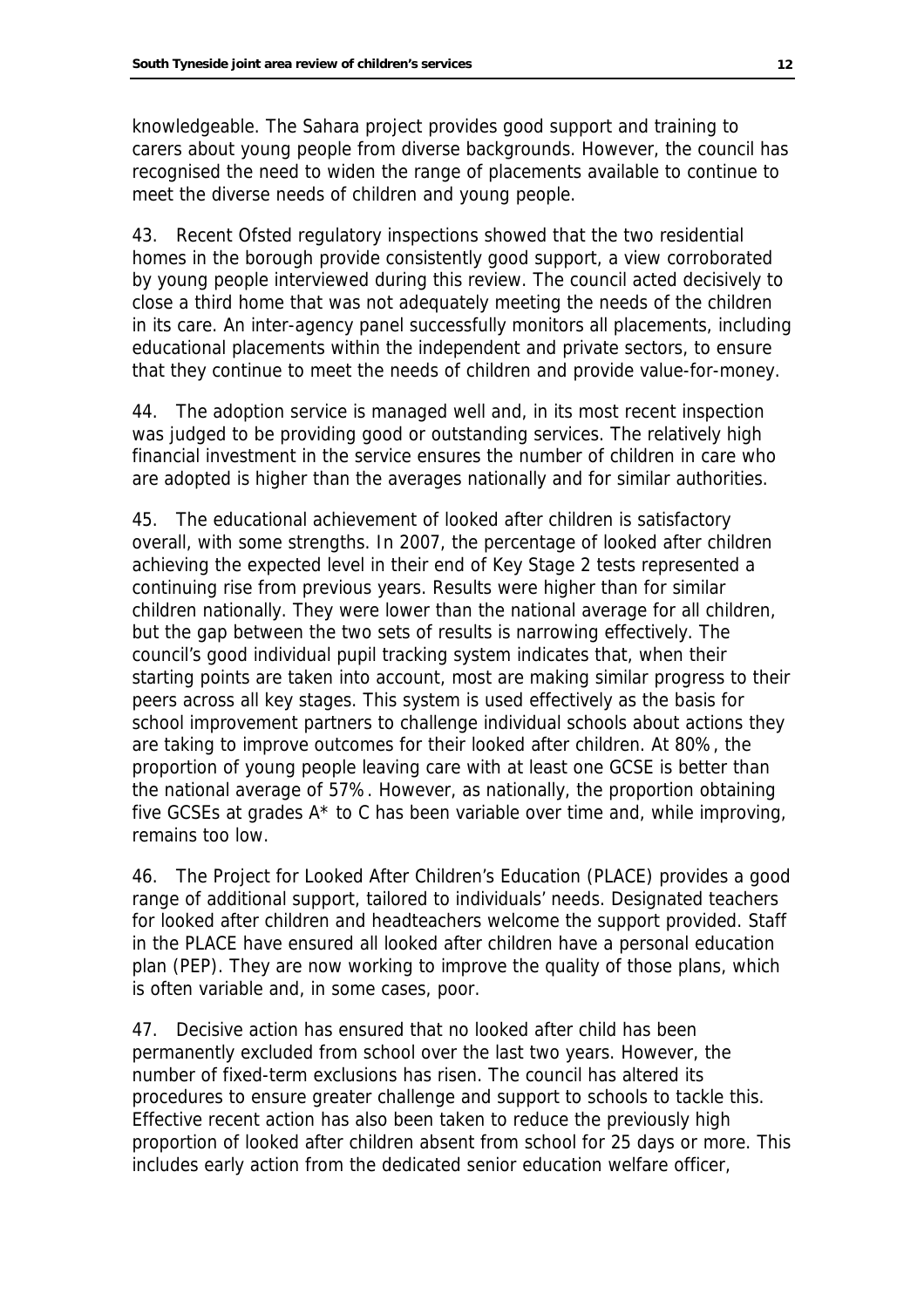support from the PLACE and the looked after children's nurse, and clearer guidance to schools. Most recent local monitoring information shows that absence rates have fallen and are now similar to the national average.

48. Strong multi-agency action by the 14–19 partnership, including workbased learners and the voluntary sector, continues to improve opportunities for children leaving care to enter the world of education, employment or training. The proportion is higher than that found in similar authorities and nationally. Connexions personal advisers provide good individual support to young people to help them overcome the barriers they face. For the past three years, all care leavers have had completed individual pathway plans and have been actively involved in developing them. They report that they are motivated by the wellthought out financial incentives to engage them in education, employment or training. Unaccompanied asylum seekers speak highly of the extensive and sensitive help they receive.

49. The good leaving care service is highly valued by young people moving towards independence. Young people report excellent support from the leaving care team but a small number said they were disappointed that this is only available during office hours rather than on a 24-hour basis. A dedicated residential unit prepares them well for their move into a good range of accommodation which has been developed with the local housing service, the voluntary sector and supported lodgings. Good support to foster carers ensures they can continue to provide help for young people after they reach the age of 18 if it is considered appropriate. They and the young people involved welcome this. The leaving care team work closely with the housing agency to widen tenancy choices. Host families are recruited to provide a family for young people needing a more informal approach. Effective support for those with more complex needs is provided through a contractual arrangement with a voluntary organisation.

50. The council and its partners have been successful in ensuring that looked after children take part in a wide range of leisure and cultural activities. High numbers are now using the 'MAX' card, which provides free access to facilities for them and their carers.

51. The APA in 2007 recommended that the council should reduce the number of looked after children who offend. The council has identified this as a key priority within their recently updated Children and Young People's Plan. Whilst there has recently been a satisfactory reduction in the rate, this information is not reported routinely to the Alliance and the corporate parenting committee. Consequently, they are not able to evaluate the impact of actions effectively.

52. Corporate parenting is effective. One of the council's 10 overarching priorities is to improve outcomes for vulnerable children and young people, particularly those in care. With the exception of looked after young people who offend, progress against targets for looked after children are regularly reviewed to ensure services continue to improve, meet young people's needs and help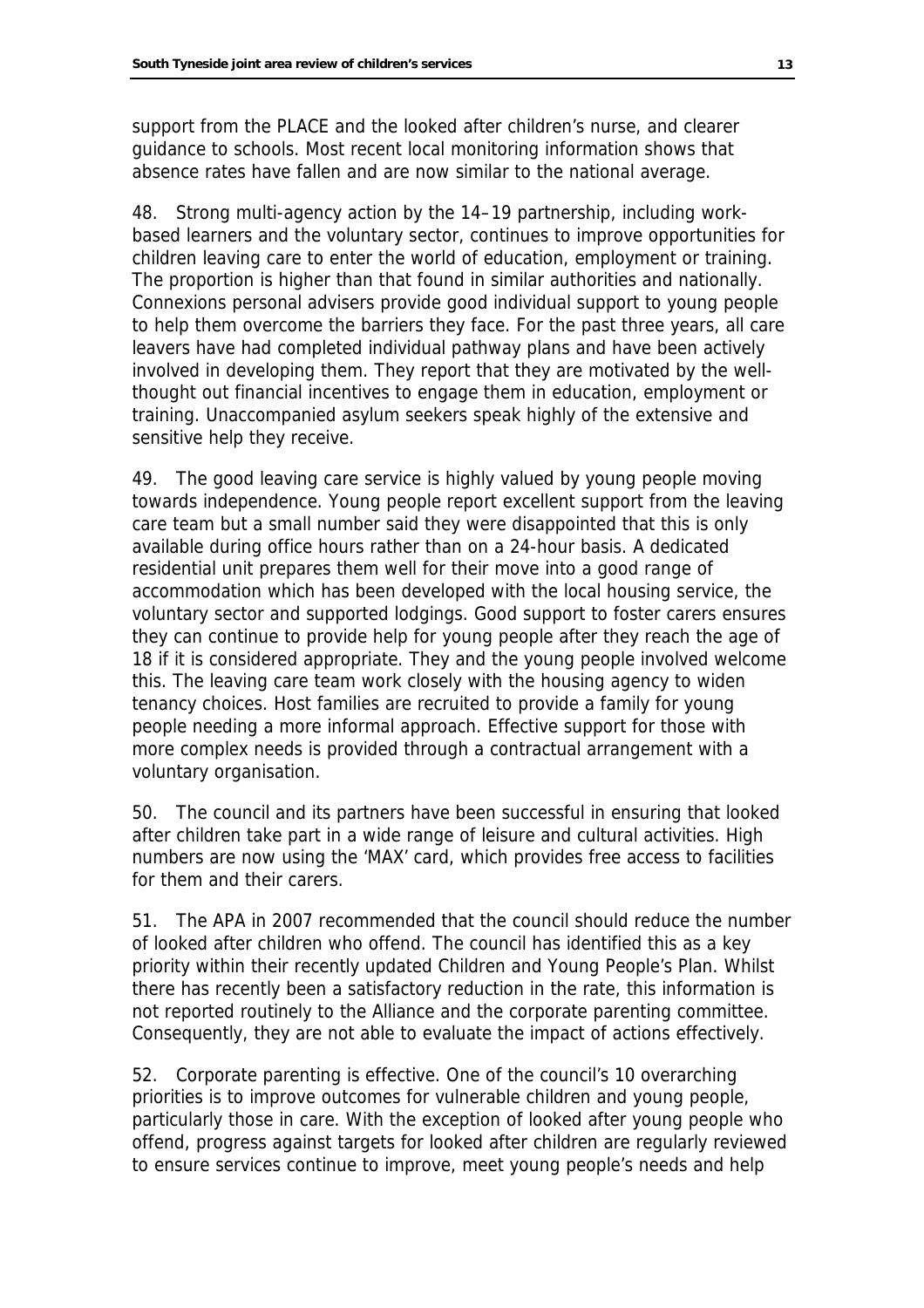prepare them to lead successful lives. This is reflected, for example, in the sustained improvement in the number of children and young people who contribute to their reviews. At 95%, the proportion remains well above the average for similar councils.

# **Children and young people with learning difficulties and/or disabilities**

| Inadequate | Adequate | Good | $\mathbf{v}$<br>$\mathbf{\Lambda}$ | Outstanding |  |
|------------|----------|------|------------------------------------|-------------|--|
|            |          |      |                                    |             |  |

#### 53. **The contribution of local services to improving outcomes for children and young people with learning difficulties and/or disabilities is good.**

| <b>Major strengths</b>                                                                                                                                         | <b>Important weaknesses</b>                                                                                                             |  |  |  |
|----------------------------------------------------------------------------------------------------------------------------------------------------------------|-----------------------------------------------------------------------------------------------------------------------------------------|--|--|--|
| High quality inter-agency work to<br>support children and young people at<br>each stage of their development.                                                  | Delays in gaining access to speech<br>and language therapy.<br>Higher than average proportion of<br>pupils educated in special schools. |  |  |  |
| Good support and advice to parents<br>and carers.                                                                                                              |                                                                                                                                         |  |  |  |
| Outstanding provision by services for<br>the visually and hearing impaired,<br>educational psychology service and<br>pupil services team.                      | Slowness in implementing the<br>principles of inclusion and in ensuring<br>that provision is cost-effective.                            |  |  |  |
| Good support and challenge offered<br>to schools to improve outcomes for<br>pupils with learning difficulties and/or<br>disabilities.                          |                                                                                                                                         |  |  |  |
| High quality advice and support<br>provided by the Connexions service in<br>supporting transition from Key Stage<br>3 onwards.                                 |                                                                                                                                         |  |  |  |
| The excellent range of specialised<br>and integrated cultural activities for<br>young people.                                                                  |                                                                                                                                         |  |  |  |
| Good opportunities for young people<br>to contribute to decisions about<br>important events in their lives and to<br>influence the development of<br>services. |                                                                                                                                         |  |  |  |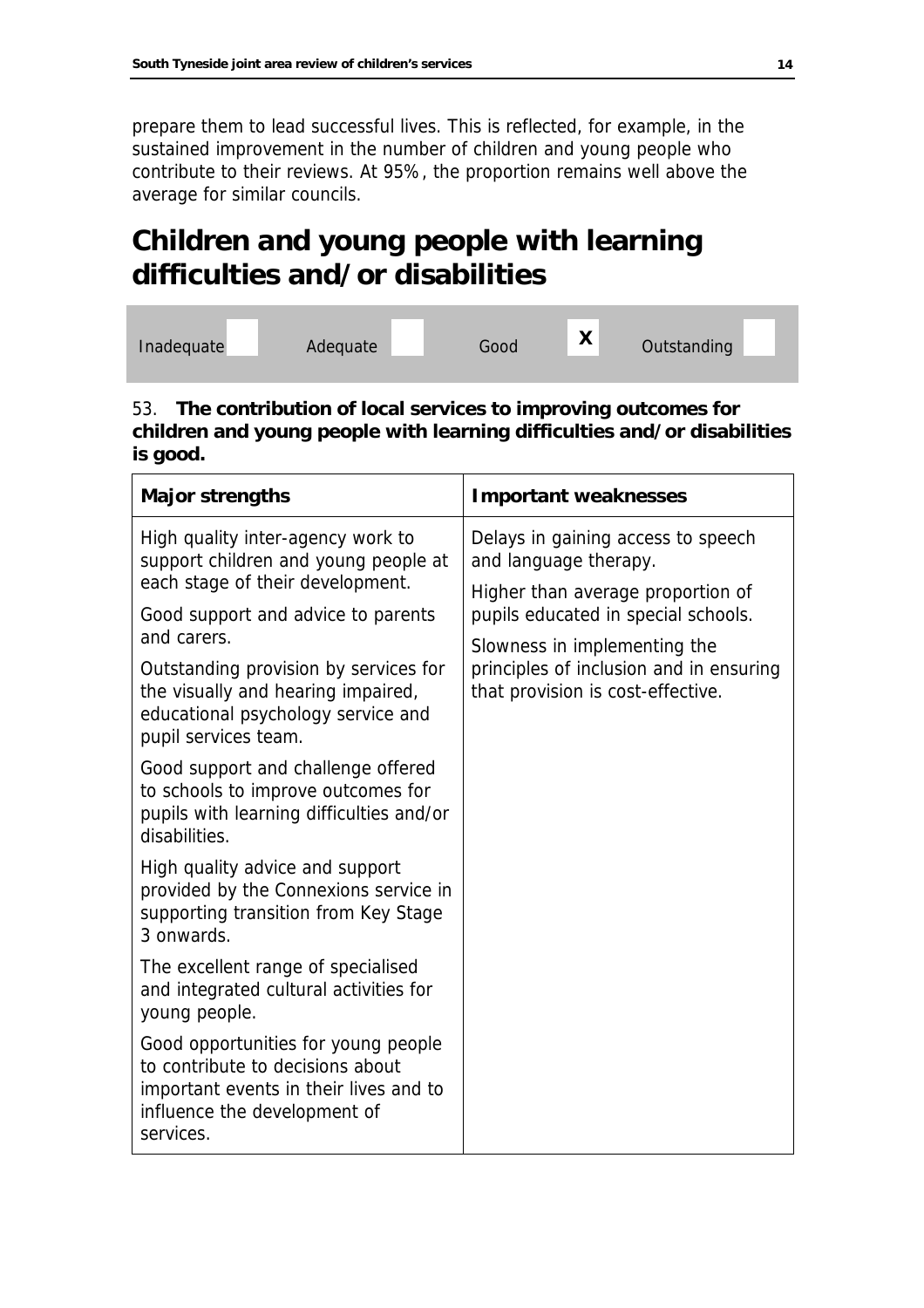54. Very strong partnerships ensure that services work well together to identify and assess the needs of children young people with learning difficulties and/or disabilities and to provide them and their families with a coherent and appropriate range of support. The integrated disabilities team ensures that good use is made of information and resources to meet the needs of children who need early intervention. The close collaboration between the community nursing service, clinical psychologists, consultant psychiatrist, educational psychologists and children's centres makes a major contribution in this area. As a result, the number of children under five whose additional needs are being met successfully in early years setting is increasing.

55. Parents and carers are closely involved in making decisions about their children and they have good access to support and advice from the parent support partnership, as well as from the professionals with whom they liaise. The recent appointment of a children's commissioner is designed to extend the availability of advice and to provide further opportunities for parents to influence the development of services. A good range of short break and respite services is available to support families.

56. The health needs of children with learning difficulties and/or disabilities are well met. There is good and timely access, where necessary, to appropriate CAMHS. Limited resources have led to considerable delays in gaining access to speech and language therapy. However, the quality of provision is outstanding and, once they have secured support, children make rapid and impressive progress. An increase in outreach work and training has led to a reduction in waiting times and enabled more children to receive speech and language therapy within mainstream schools, particularly at primary level. Similarly, excellent support from the relevant services is enabling more children with hearing or visual impairments to be educated in mainstream schools within their local communities, rather than being placed in provision outside of the borough. These are welcome developments which reflect a changing approach to the education of children with learning difficulties and/or disabilities within South Tyneside.

57. South Tyneside has been slow to implement the principles of inclusion, with the result that the proportion of pupils educated in special schools is considerably higher than elsewhere in the country. However, it has recently begun to tackle this issue through the introduction of an inclusion strategy and proposals for reorganising and reducing the number of special schools. The impact of these developments is starting to be reflected in a reduction in the number of new statements of special educational need issued; in closer liaison and sharing of resources between mainstream and special schools; and in the increasing number of pupils with learning difficulties and/or disabilities being educated in mainstream schools in their own neighbourhoods. The number of children educated outside the borough has fallen from 36 in 2004 to 25 in the academic year 2007/08. The statements of special educational need that are issued are timely, of good quality and reviewed regularly and rigorously, to ensure that children receive the most appropriate provision that meets their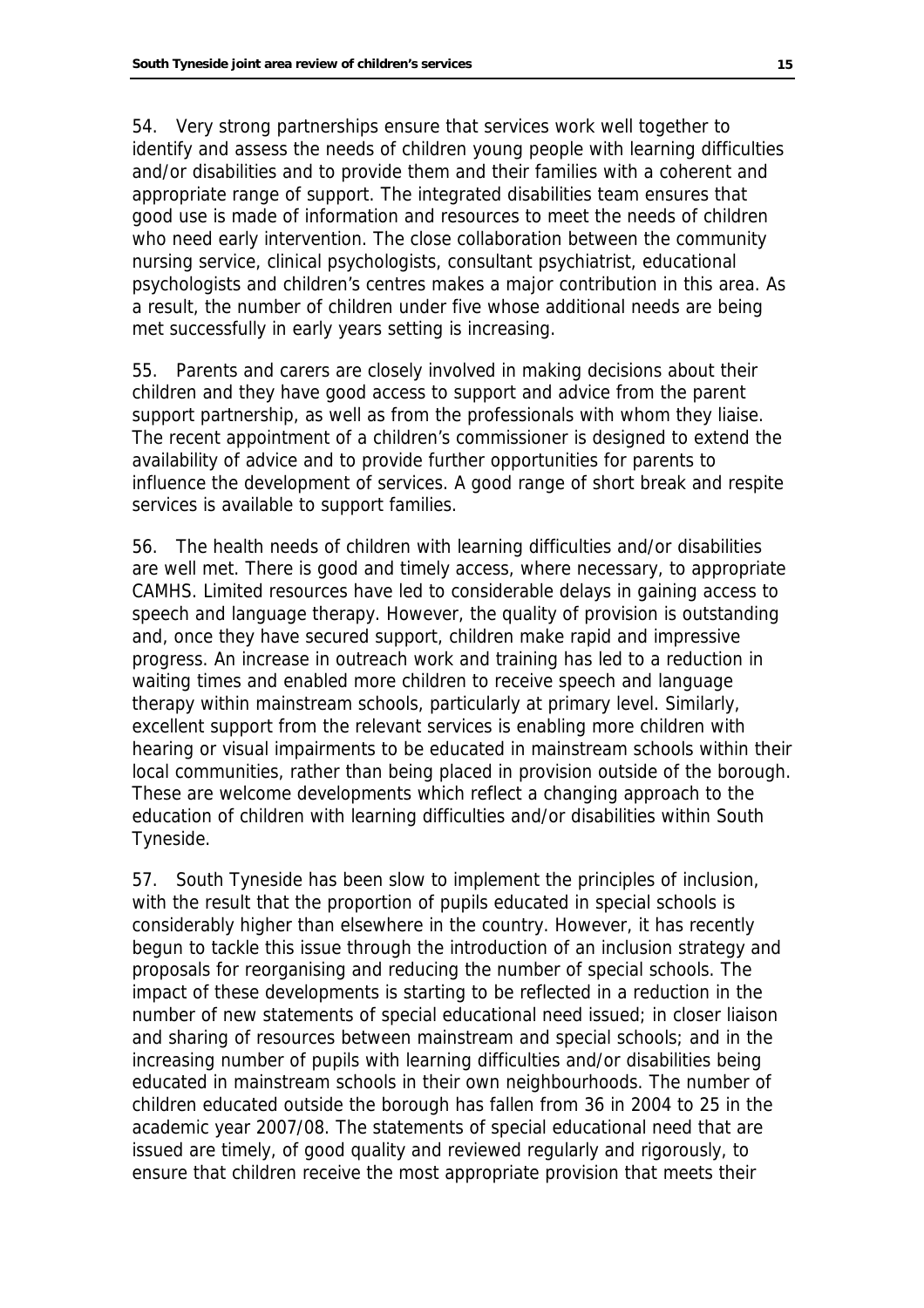needs. A major element in the further implementation of the inclusion strategy is workforce reform which is intended to ensure that staff at all levels in every school have the knowledge, skills and understanding to deal with the full range of abilities. Hitherto, progress on this has been slow and based on localised arrangements between schools, rather than on a council-wide plan. There is further work also to be done on ensuring that the proposed re-organisation will result in more cost-effective provision.

58. Ofsted section 5 school inspection reports and the council's own data show that the progress made by pupils with learning difficulties and/or disabilities is good overall. The quality of provision for these pupils is generally good and in several specialist units it is outstanding. To a considerable extent, this reflects the impact of the good quality support and challenge that the council's services provide for its schools. School improvement partners are increasingly entering into rigorous debates with schools over the progress made by children with learning difficulties and/or disabilities and the targets set for them. The council is providing good support by introducing a common system of assessment which will allow for greater coherence and consistency across institutions. The proportion of children with statements of special educational need in mainstream schools who have been subject to fixed period exclusions varies from year-to-year and is currently above the national average. However, the proportion temporarily excluded from special schools is much smaller than that found nationally and, in recent years, no pupil has been permanently excluded from these schools.

59. An excellent range of leisure and cultural activities is available for these children and young people, including the Duke of Edinburgh Award scheme, climbing activities for wheelchair users and library-based projects for the visually impaired. Young people with learning difficulties and/or disabilities make good use of these activities, several of which give them the opportunity to work alongside their peers from mainstream schools. Activities made available through the Special Needs Integrated Play Scheme (SNIPS) and the 'MAX card' allow for participation by whole families.

60. Children and young people have good opportunities to contribute to decisions about important events in their lives and to influence the development of services. For example, all children with statements of special educational need contribute to their annual reviews, often receiving specialist help though a very dedicated team of local council officers, who know them well, track their progress diligently and act on their views. Feedback provided through the 'Check it Out' project and the 'Talking, Meeting, Eating' consultative group has led to improvements, including better accessibility to public venues and modifications to the 'Special Friends' scheme. Recently, mechanisms have been further enhanced to feed views from the individual consultative groups through the youth parliament to the council's children and young people scrutiny committee.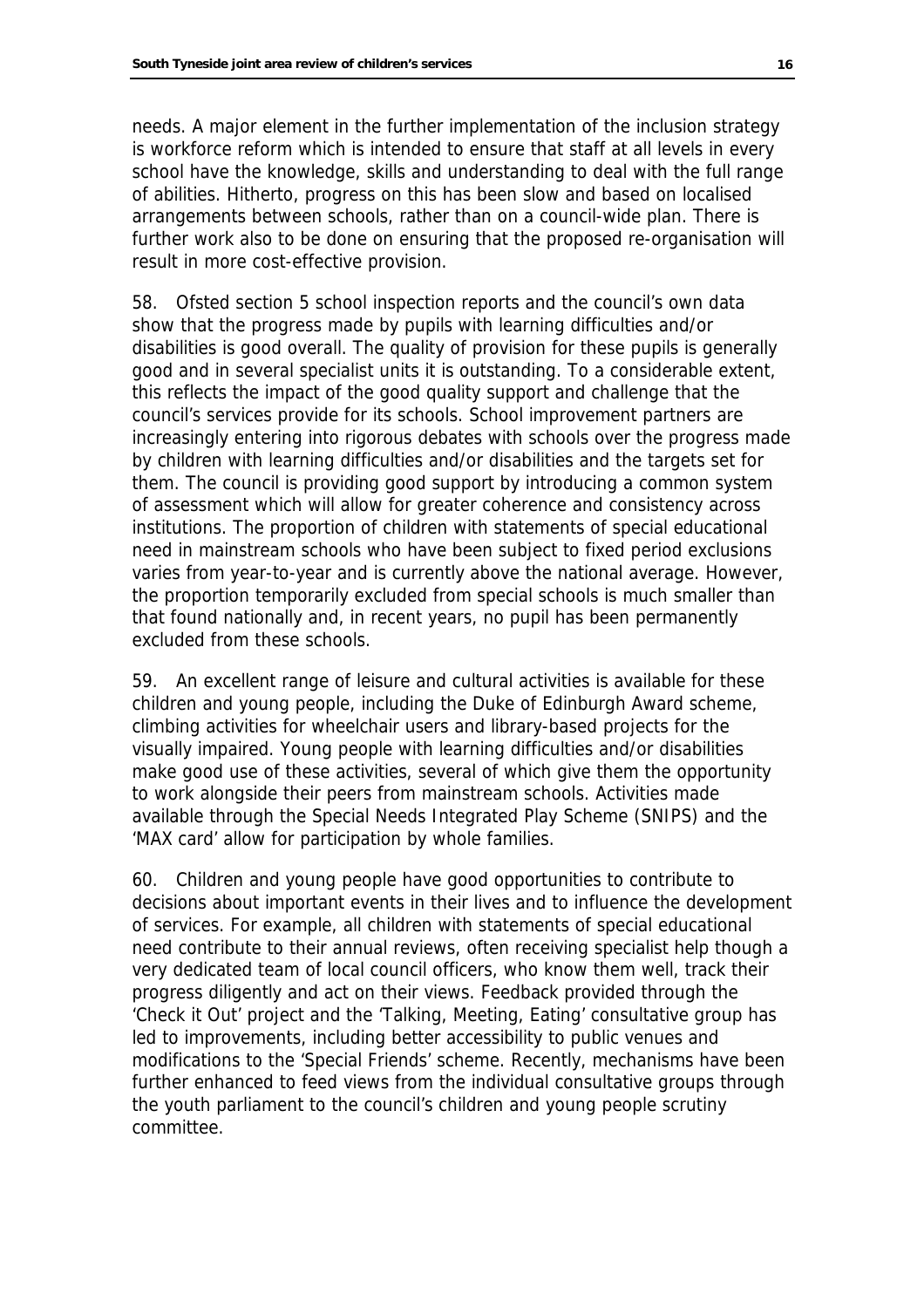61. Good inter-agency planning and sharing of information ensure that children and young people with learning difficulties and/or disabilities are helped to make a smooth transition through each stage of their childhood and into adulthood. The Connexions service has specially trained staff who work very effectively with young people from Year 9 onwards, providing them with impartial advice on school courses and accompanying them to a range of colleges, outside as well as within the borough, to enable them to identify the courses best suited to their needs and aspirations. This builds very effectively on school provision, such as the high quality vocational opportunities offered by Epinay Business and Enterprise College. The educational psychology service also plays an important role in this area through its contribution to the personal, social and health education of young people and its work on building their emotional resilience. Special educational needs coordinators in schools value the support provided by officers within the council's pupils' service. They speak particularly highly of the work of educational psychologists and their assigned special educational needs officers who support their individual cases in a timely way and help them to secure appropriate help from other agencies when necessary.

62. South Tyneside College works very closely with the 14–19 partnership and the work-based learning sector to provide a good range of vocational options, carefully matched to the needs and aspirations of individuals. It also collaborates with special schools to provide a wider range of opportunities for those with profound and complex needs. The partnership is being increasingly successful in developing routes into employment and higher education for young people on the autistic spectrum. Students interviewed during the inspection were very enthusiastic about the courses they had chosen and confident that they would receive the support necessary for them to build further on their successes. An important result of such inter-agency work is the significant increase, over the last two years, in the proportion of young people with learning difficulties and/or disabilities who are in education, employment or training.

### **Service management**

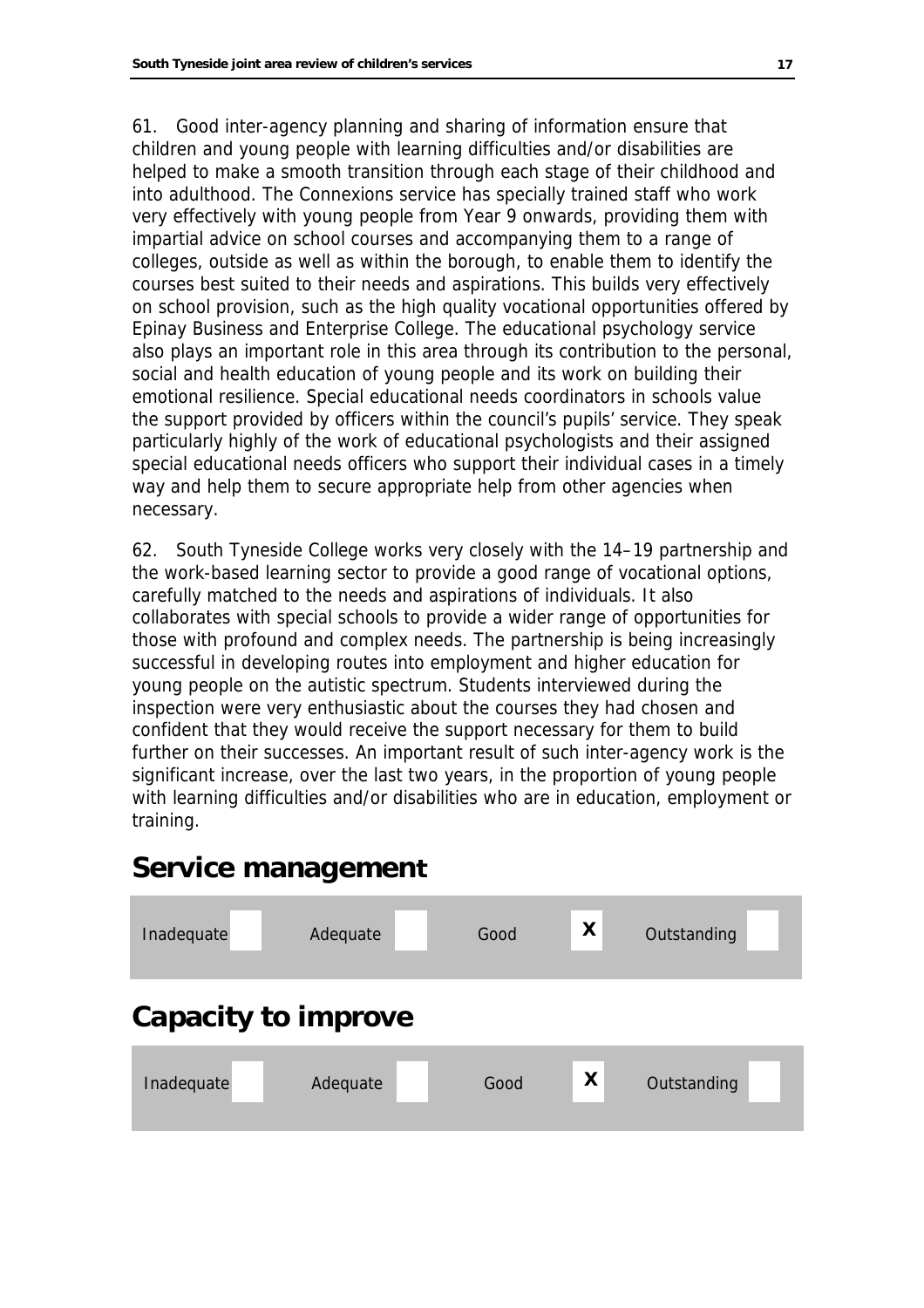|  |                                            | 63. The management of services for children and young people is |  |
|--|--------------------------------------------|-----------------------------------------------------------------|--|
|  | good. Capacity to improve further is good. |                                                                 |  |

| <b>Major strengths</b>                                                                                                                                                              | <b>Important weaknesses</b>                                                                                       |
|-------------------------------------------------------------------------------------------------------------------------------------------------------------------------------------|-------------------------------------------------------------------------------------------------------------------|
| High-profile effective leadership and<br>strong partnership working, including<br>excellent partnership working with<br>the PCT.                                                    | Some inconsistent management<br>oversight and focus on value-for-<br>money in a small number of service<br>areas. |
| Focused Children and Young People's<br>Plan jointly owned by partners with<br>agreed priorities following effective<br>consultation with partners and<br>children and young people. | Insufficient member scrutiny in<br>performance management.                                                        |
| Priorities linked to resources and<br>timescales.                                                                                                                                   |                                                                                                                   |
| Impact of prevention services such as<br>reducing teenage conceptions and<br>the numbers of young people<br>seriously injured in road traffic<br>accidents.                         |                                                                                                                   |
| Strong strategic performance<br>management systems and processes.                                                                                                                   |                                                                                                                   |

64. The ambition of the council and its partners is good. The vision for South Tyneside begins with children and young people, stating that their young people will have new hope because they will have a bright future. Everyone in the council is committed to this strong vision, from the chief executive and the leader of the council, to the Children and Young People's Directorate, other directorates, councillors and key strategic partners. Senior figures actively engage with, promote and champion children and young people's issues. The vision is underpinned by high expectations as well as a commitment to delivering early preventative community-based services through integrated teams. This represents a strong joint agenda for the borough and provides a common sense of purpose. The challenging ambitions for children and young people are clearly articulated in the Children and Young People's Plan 2008– 2011. Ambitions for children and young people are fully embraced within the council's corporate plans and the Local Area Agreement (LAA), which is agreed by the Local Strategic Partnership (LSP). Two of the 11 top priorities for children and young people have been adopted by the LSP as part of the LAA 'must shift' priorities.

65. Partners are strongly committed to the Children and Young People's Alliance, the statutory children's trust, where they are appropriately represented at senior level and make a significant contribution to leading and championing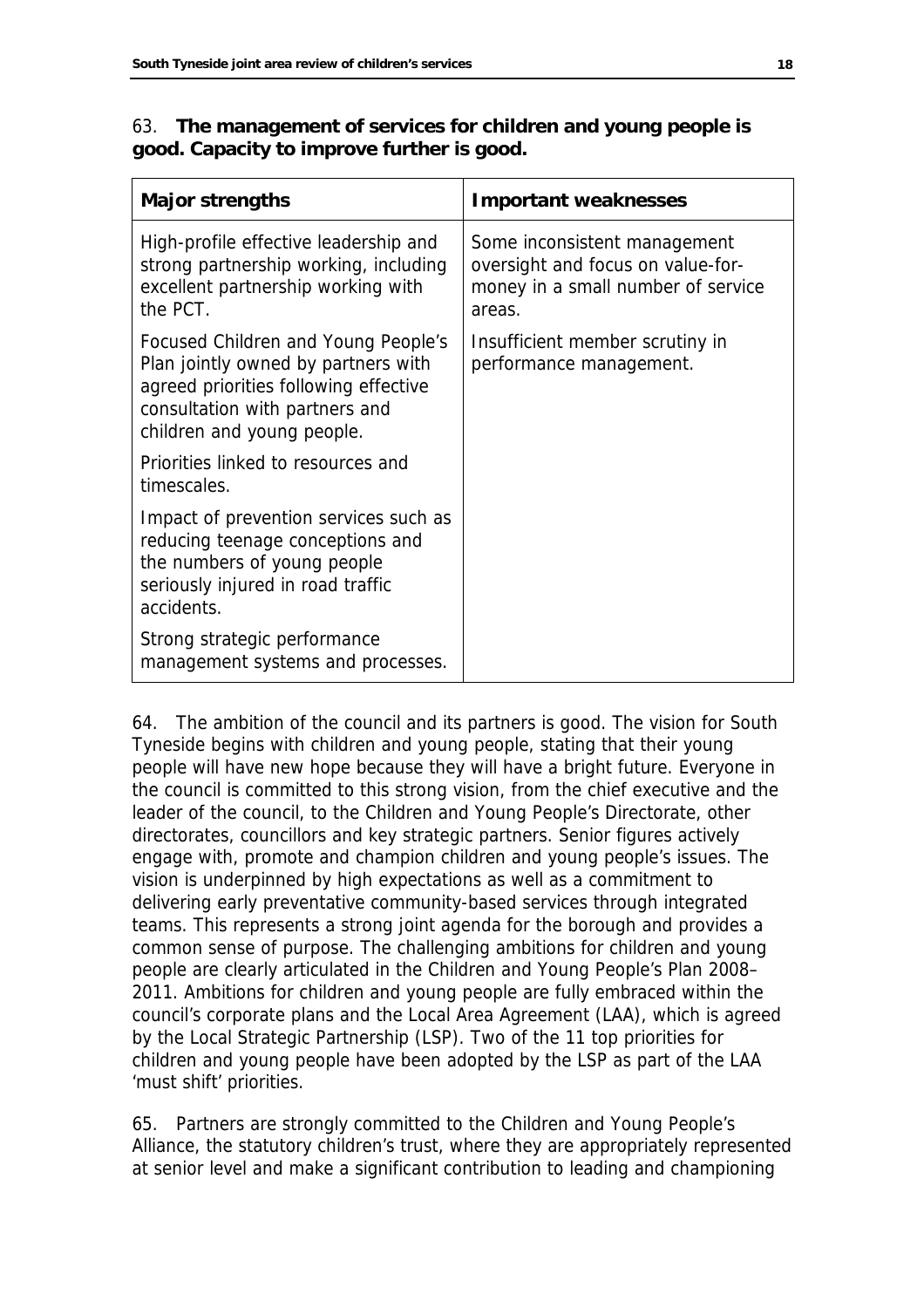children and young people's issues. The Alliance has taken ownership of the plan and responsibility for delivering against agreed targets. The plan is built on a good understanding of the needs of local children and young people, drawing on a well-developed joint database 'Intelligence online'. The council hosts this and it is widely available to partner organisations and the public on the internet.

66. The plan also draws extensively on the views of children and young people, including those who are traditionally hard-to-reach, following detailed consultation processes. There are some good examples of involvement in service design and development by young people, for example in relation to improvements made to arrangements for looked after children such as pocket money and personalised space in children's homes, the school meals service and the advice provided on contraception. The youth service has engaged successfully with young people to help develop its provision.

67. Prioritisation is good. The Children and Young People's plan sets clear priorities and actions. These are well based on a common understanding of need. The strategies and service plans to deliver the priorities are mostly in place, but some do not yet identify SMART<sup>2</sup> targets against which progress can be measured, for example targets to measure the impact of actions to reduce the offending behaviour of looked after children. Good action has been taken to tackle the priority of reducing surplus places and building schools fit for the 21st century. The Building Schools for the Future programme is on track alongside the rationalisation of primary schools through the Transforming Our Primary Schools programme. These programmes and the resource requirements identified within the Children and Young People's Plan link effectively to the council's medium-term financial strategy and capital plan.

68. The Alliance's priority to invest in a range of preventative services is yielding positive results. These include good actions that are reducing the number of children needing to be taken into care, the rate of teenage conceptions and the number of children and young people killed or seriously injured in road traffic accidents. The implementation of the Healthy Schools programme is well advanced. The council has successfully promoted and extended the use of direct payments for children with disabilities and their families. This has included increasing the proportion of families from minority ethnic backgrounds accessing such payments. While there is good evidence of continued focus on priorities, some key programmes have been slow to develop, such as the inclusion strategy and proposals to reduce the number of special schools in the borough. Others, such as the joint workforce strategy, are in the early stages of implementation and have not yet made a strong impact.

69. Resources have been effectively targeted to priorities for improvement and based on good intelligence. For example, a clear focus on value-for-money and building local capacity in schools through the work of the highly acclaimed visually impaired service has enabled all visually impaired children previously

<span id="page-20-0"></span> <sup>2</sup> SMART targets are specific, measurable, achievable, realistic and time-limited.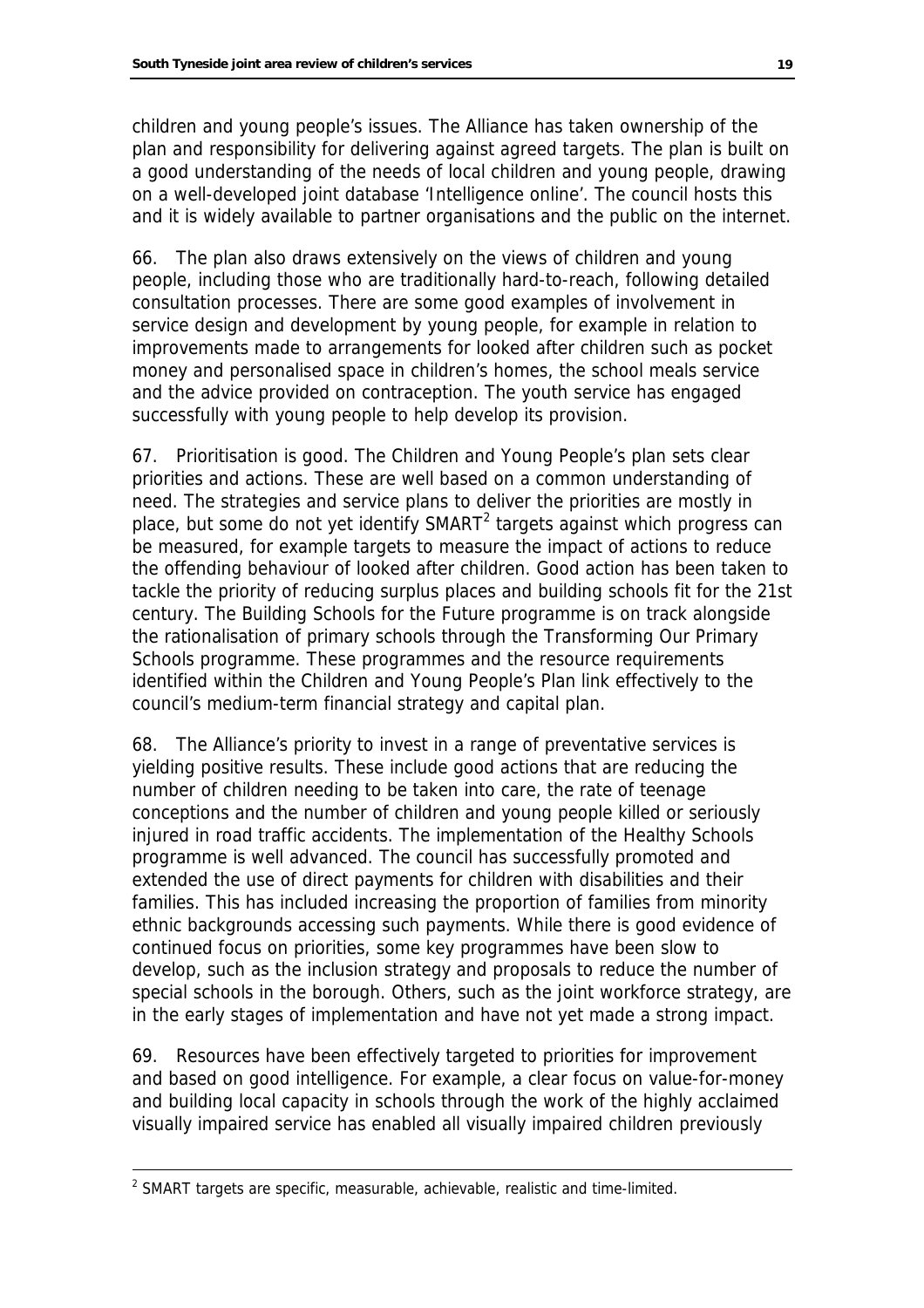educated out of the borough to return to South Tyneside and be educated successfully in local schools.

70. The capacity of children's services is good overall. Partnership working is exemplary and extends the capacity of services to deliver the challenging priorities of the Alliance. The council works effectively with a range of partners including voluntary and community groups, as well as forging strong alliances with other councils and statutory agencies. This is particularly the case for partnership working with the PCT. It is working with services across the local area to improve the physical, mental and emotional health of all young people. Success in this partnership includes action taken to reduce obesity in targeted areas.

71. Decision-making in the Alliance is generally timely, based on good information and well advised by the council's strong risk management approach. Joint commissioning arrangements with identified staff and a clear framework are in place. Strategies for specific services are now being developed within that framework, focusing on improving outcomes rather than on particular delivery arrangements. Some services, such as a communitybased well-being clinic, have already been jointly commissioned and resources combined by partners. Funding sources for children's services have been mapped to enable the Alliance to maximise funding opportunities and plan programme exit strategies for short-term projects. The Alliance is developing its joint understanding and measurement of value-for-money across all partners.

72. Whilst many individual services clearly demonstrate a good focus on value-for-money, it is not yet a key driver across all levels of the organisation. For example, the council has reduced reliance on out-of-area placements and worked to reduce the overall use of residential children's care in favour of increased fostering. By contrast, measures to identify the cost-effectiveness of youth service provision are at a very early stage of development. Overall, resources across the Alliance are adequate and well supported by strong partnership collaboration. Financial management by the key players is good.

73. The Alliance demonstrates an appropriate discharge of responsibilities. Councillors and officers are well aware of their responsibilities as corporate parents for children in care. Looked after children are offered a range of opportunities to comment on services and the council ensures they have effective feedback on their comments and actions taken to tackle these. For example, looked after children provided a compelling argument to councillors to improve the level of pocket money and councillors responded positively to that debate by increasing pocket money for all looked after children.

74. The council and its partners are adept at maximising their capacity. They use personnel flexibly and align budgets effectively, rather than pooling them. There are many examples of the flexible use of resources between partners. The scope for joint working at the front line continues to be actively explored. Key partnership arrangements such as the LSCB have been reviewed and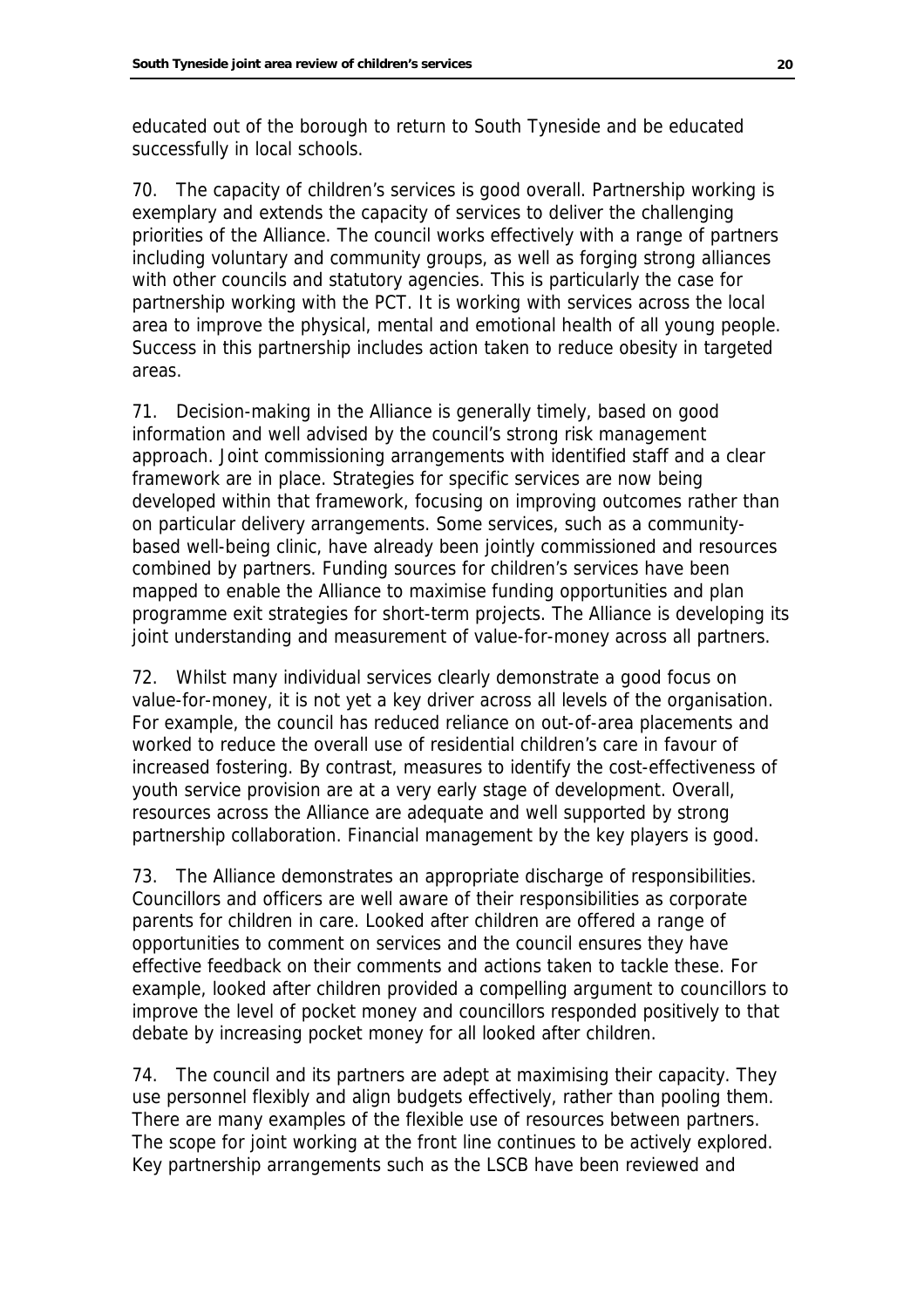streamlined, although not all are currently effective, for example the Youth Offending Service Board.

75. Senior officers provide good leadership and management at senior officer level. The lead member for children and young people is well informed and understands his responsibilities well. The Executive Director for Children and Young People has a clear vision, provides strong leadership and has achieved a detailed understanding of developments at every level of the service since her appointment. She is quickly gaining the confidence of schools and partners, encouraging challenges to current practice and seeking ways to improve further. For example, she has challenged schools to improve the quality of academic targets within the PEPs for looked after children

76. Performance management is good overall. A clear focus on improving performance has resulted in an improvement in outcomes for universal services as well as targeted services and a narrowing of the gap between children and young people generally and identified vulnerable young people. There is a general sustained trend of improvement. In 2007–08, an above average number of children's service performance indicators was in the top quartile nationally, representing a better than average rate of improvement over the past 12 months. Pupils' attainment has risen across all key stages and there has been an impressive rise in the proportion of 16 year old pupils achieving five GCSE at grades A\*-C over the past three years. Very good local actions have ensured a significant reduction in teenage conception rates. At 37.6 %, this is the second best rate of reduction in the country.

77. The Alliance has generally effective systems in place to support performance management. It uses the council's 'PIMS' system as the basis for monitoring progress against the Children and Young People's Plan's targets. This system enables managers at all levels to check progress against agreed targets 'online', with automatic identification of underperformance, and routine reporting to managers. As part of these arrangements, 'performance clinics', run by senior managers and including partner organisations, give managers time and support to look at problems and develop solutions to concerns such as the high absence rates of some young people in secondary schools. The common assessment framework is being developed effectively and enabling more timely and appropriate referrals to services. Despite these good systems, management oversight has not been consistently good enough in some frontline services. For example, the quality of recording in some social work case files is variable and a number of supervision records lack rigour or challenge.

78. The council's scrutiny process supports service development adequately. A dedicated children's services scrutiny committee looks at developments across the partnership as a whole, while information on performance is also overseen by a corporate Overview and Scrutiny Committee that acts as the Health Scrutiny Committee. Scrutiny task groups take forward much good development work, for example in considering the roll-out of the inclusion strategy and provision for looked after children. The portfolio holder works closely with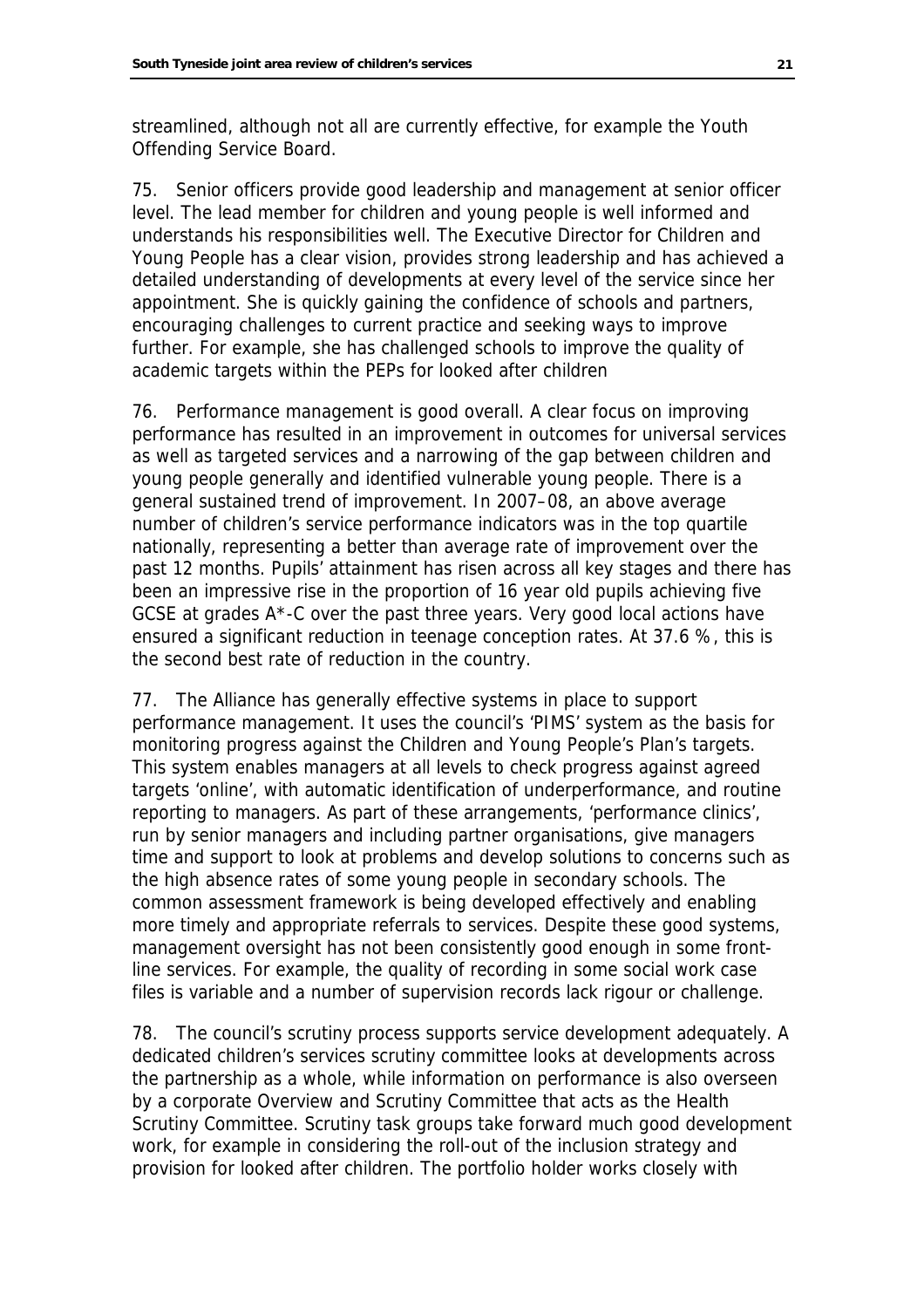senior managers to monitor performance. However, the children's scrutiny committee is not yet effectively involved in monitoring or challenging service delivery against departmental and corporate priorities.

79. Capacity to improve is good. The council and its partners have most of the necessary building blocks in place. There is an agreed vision supported by a clear strategic planning process that is jointly owned and managed. Clear priorities and actions promote improved outcomes for children and young people. A sustained focus on value-for-money at the strategic level has delivered identifiable savings in excess of the Government's Gershon targets. However, this is not consistently embedded at operational level. The council has continued to develop its management capacity, recently appointing a new service director and strengthening middle management through the appointment of an additional tier of assistant heads of service.

80. Services have continued to improve from a relatively high base. The Alliance has a good track record of improvement against the key performance indicators for children's services. Examples include the good improvement in the proportion of 16 year olds achieving five A\* to C grades at GCSE; no schools currently in an Ofsted category of concern; the high proportion of care leavers engaged in education, employment or training; and the improved educational achievement of young people with learning difficulties and/or disabilities. The Alliance is developing its joint approach to workforce planning across all key partners, including the voluntary and community sector and in collaboration with neighbouring authorities in the sub-region. Effective action has been taken to resolve shortages in social work posts through a 'grow your own' programme, and all school headships are now filled. The council is open to learning from the best and from innovation. It has a proven ability to learn from the outcomes of regulatory inspections, serious case reviews and, with partners, through 'innovation days' in order to improve practice continually.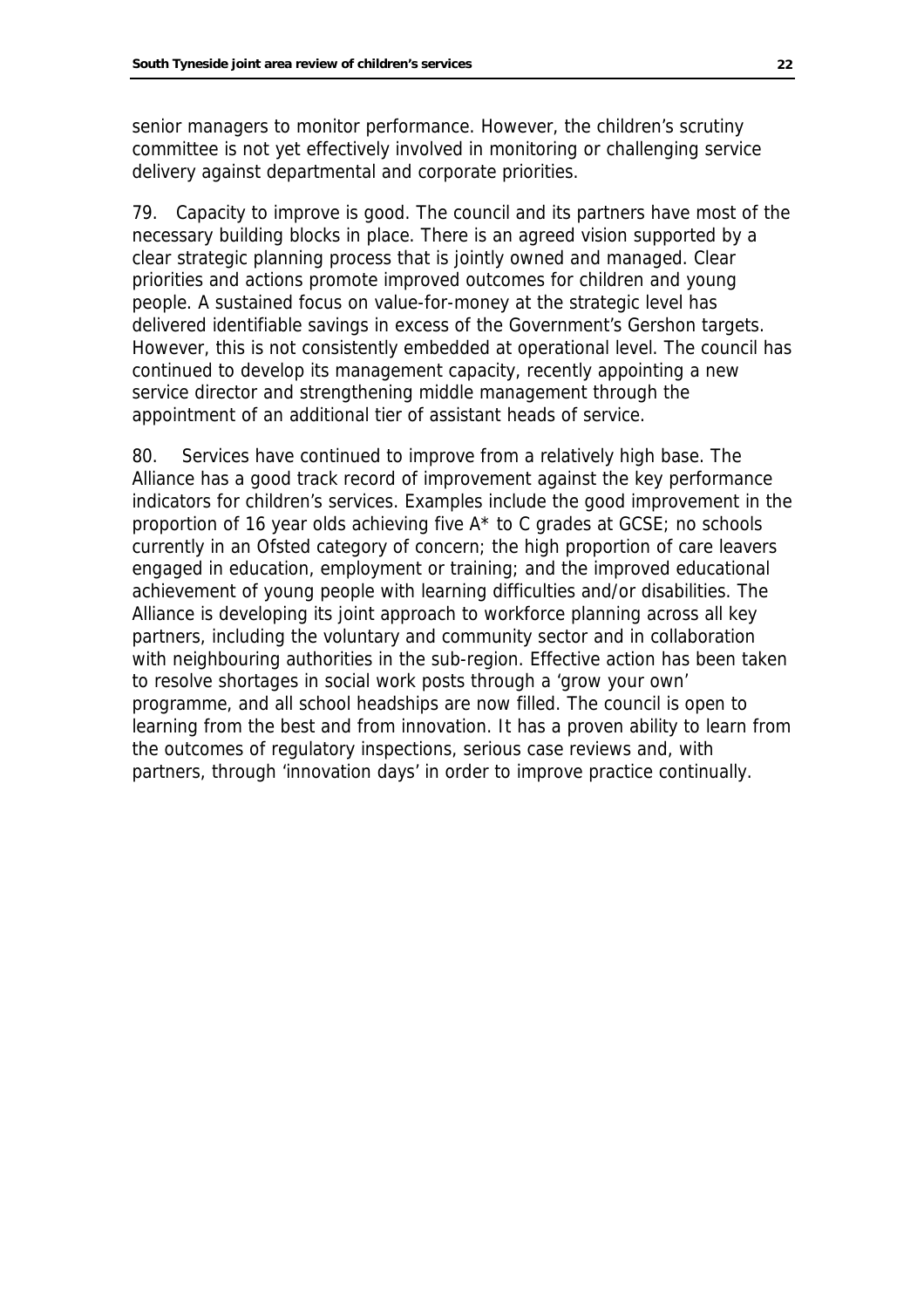### **Annex A**

#### **MOST RECENTLY PUBLISHED ANNUAL PERFORMANCE ASSESSMENT OF SERVICES FOR CHILDREN AND YOUNG PEOPLE IN SOUTH TYNESIDE**

The full annual performance assessment for 2008, which was published on 17 December 2008, can be found at:

[http://www.ofsted.gov.uk/oxcare\\_providers/la\\_download/\(id\)/4733/\(as\)/APA/a](http://www.ofsted.gov.uk/oxcare_providers/la_download/(id)/4733/(as)/APA/apa_2008_393.pdf) [pa\\_2008\\_393.pdf](http://www.ofsted.gov.uk/oxcare_providers/la_download/(id)/4733/(as)/APA/apa_2008_393.pdf)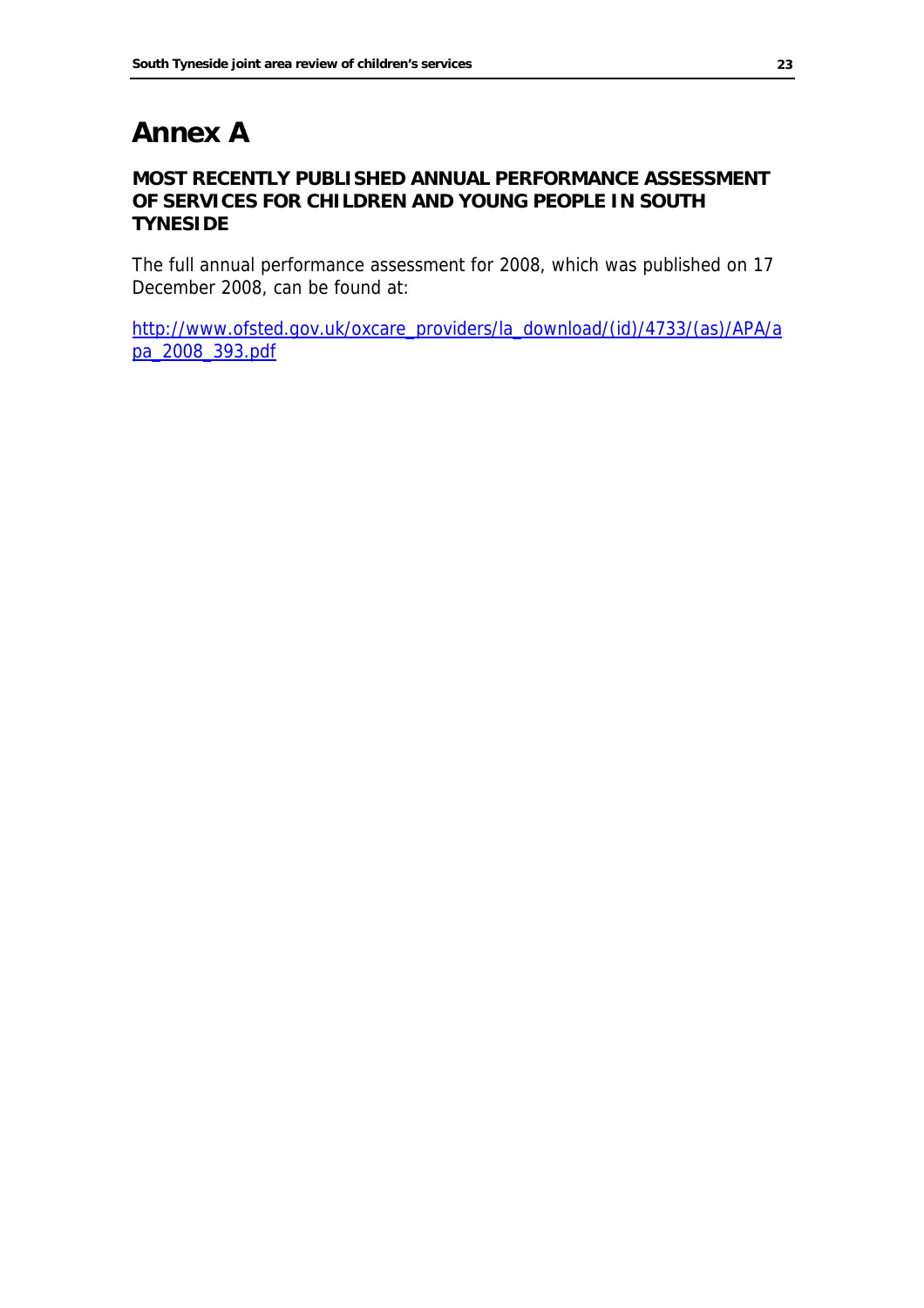### **Annex B: Summary of the enhanced youth inspection report**

### **Main findings**

1. The quality of youth work provided by South Tyneside is good and the local authority adequately secures its provision. Young people enjoy taking part in activities. They are learning practical skills and developing in confidence and self-belief. Young volunteers are making a good contribution to the projects they are involved in and in some cases to the wider community. Youth workers know their communities well and make good use of strong local networks to enhance opportunities for young people. Many are adept at blending practical instruction with guided discussion to help young people develop greater personal and social awareness. The leadership exercised by some youth workers is inspiring young people to achieve far more than they had thought they could. The authority has invested a good level of resources to support clear ambitions for young people that are well founded on needs and shared with a wide range of partners. There are however, some shortcomings. Some staff lacked the expertise to help young people reflect on what learning could be gained from the activities they were taking part in. The curriculum is failing to adequately respond to the needs and interests of young women. Leadership and management are adequate. Weaknesses in action planning, performance management and evaluation exemplify a service that is not sufficiently analytical or reflective. Improvements in management systems and the development of a more critical and evaluative approach are crucial if the service is to secure continuous improvement and effectively respond to changing requirements and expectations.

|   | Key aspect                              | Grade |
|---|-----------------------------------------|-------|
|   | Standards of young people's achievement |       |
|   | Quality of youth work practice          |       |
| 2 | Quality of curriculum and resources     |       |
| 3 | Leadership and management               |       |

#### **Key aspect inspection grades**

Inspectors make judgements based on the following scale

4: excellent/outstanding; 3: good; 2: adequate/satisfactory; 1: inadequate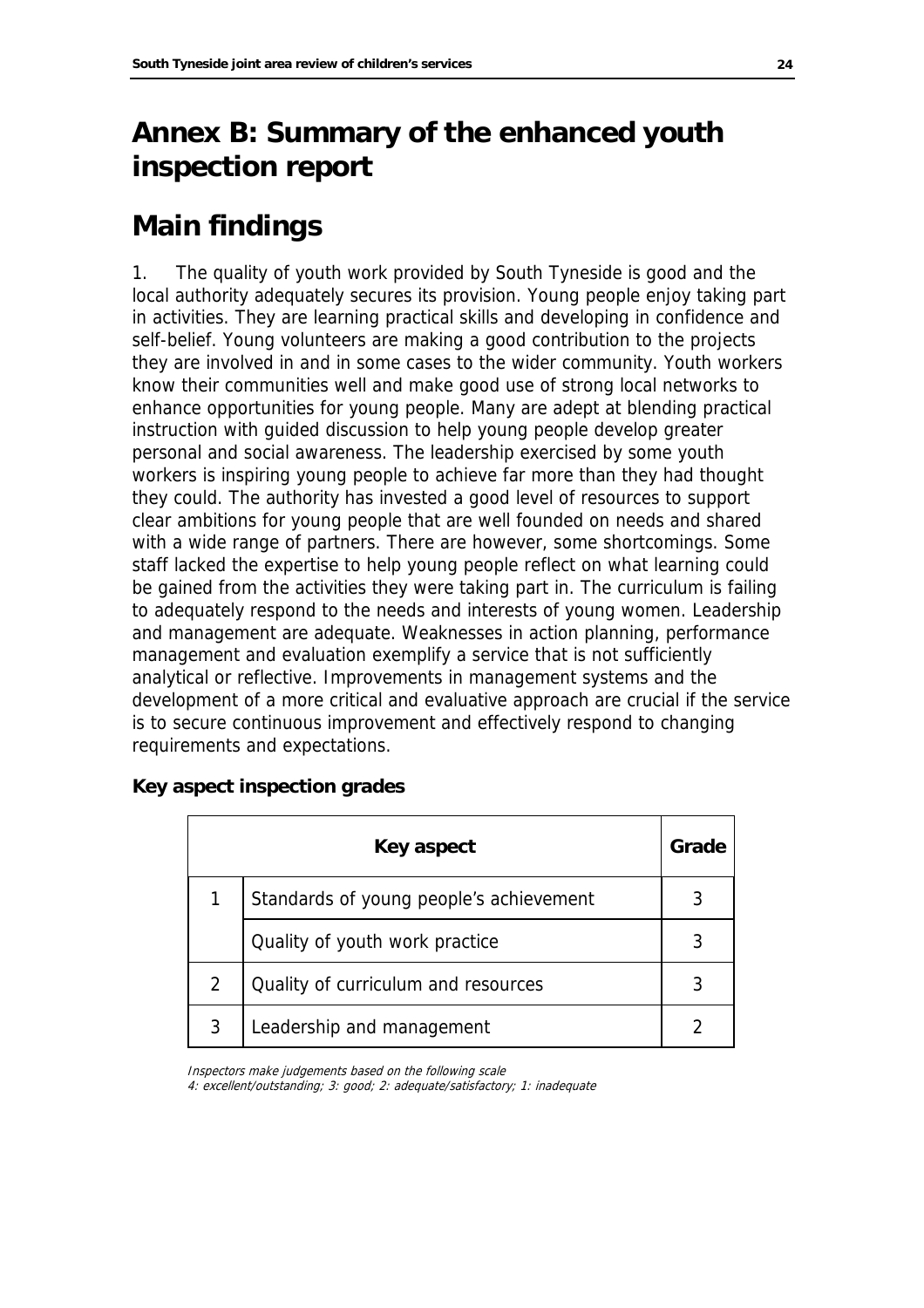#### **Strengths**

- **•** Young people are developing a good range of skills and are proud of their achievements.
- The quality of practice is good overall with some outstanding.
- The quality of resources is good and there are some excellent specialist facilities.
- **The service has established strong and effective partnerships.**

#### **Areas for development**

- **•** Develop a more effective response to the needs of young women.
- **EXECT** Create appropriate development opportunities to ensure that all staff are equipped to consistently deliver work of a high standard.
- **IMPROVE THE QUALA 19 INCORDITY AND INCORDITY** Improve the quality of action planning and mechanisms to monitor and evaluate performance.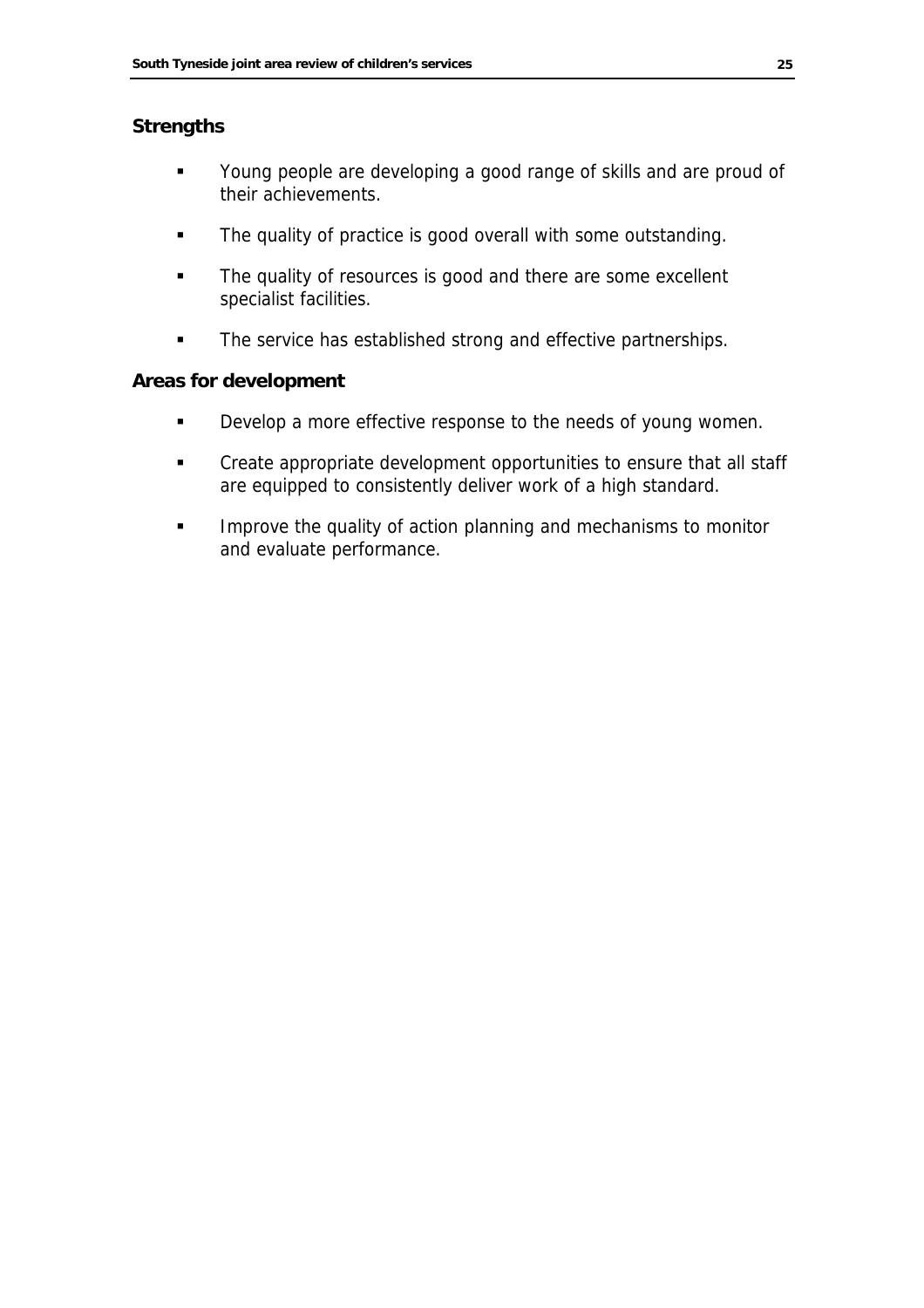### **Annex C**

### **CORPORATE ASSESSMENT ACHIEVEMENT – CHILDREN AND YOUNG PEOPL[E3](#page-27-0)**

1. Outcomes for children and young people in South Tyneside are good. Action taken by the council and its partners to improve the health and wellbeing of children and young people are outstanding. Safeguarding arrangements are secure and good work is undertaken to support families and children in times of need. A good and clear focus on school improvement has ensured that the educational attainment and progress of the majority of pupils is at least satisfactory and improving. Children and young people who are looked after or who have learning difficulties and/or disabilities receive good services which result in positive outcomes for them.

2. Service management in South Tyneside is good. The council and its partners are delivering improving outcomes for most children and young people. This is achieved through strong partnership working, using effective information and an agreed framework to deliver a common vision that is shared with and owned by partners. Clear plans and strategies and good performance management systems and practices are generally in place to ensure these are delivered. While there are inconsistencies in some areas, such as aspects of the management of the youth offending service, the council is aware of these and has the capacity and commitment to tackle them.

3. The combined work of all local services in securing the health of children and young people is outstanding. Very good partnership working with the PCT, schools and youth services is making a positive difference to the physical, emotional and mental health of children and young people. Improving the emotional resilience of children is a high priority and many schools access counselling and other programmes to support pupils' emotional well-being. Very good local actions have ensured a significant reduction in teenage conception rates. At 37.6%, this is the second best rate of reduction in the country.

4. The council and its partners have ensured appropriate safeguarding arrangements are in place for children and young people. Strong preventative partnership working and collaboration ensures the council takes early action and provides good, timely support to children and families. Children and young people are provided with a safe environment in children's homes, foster homes, schools and nurseries. All children subject to a child protection plan have a qualified social worker and all child protection conferences and reviews are held on time. Despite these good measures, the number of children subject to a child protection plan has, until very recently, continued to rise. There is an adequate response to the vetting and checks for adults working with children.

<span id="page-27-0"></span><sup>-&</sup>lt;br>3 Judgements contained in the corporate assessment of children's services are based on a combination of the outcomes of the joint area review and the latest published annual performance assessment (APA 2007) available at the time of the inspection.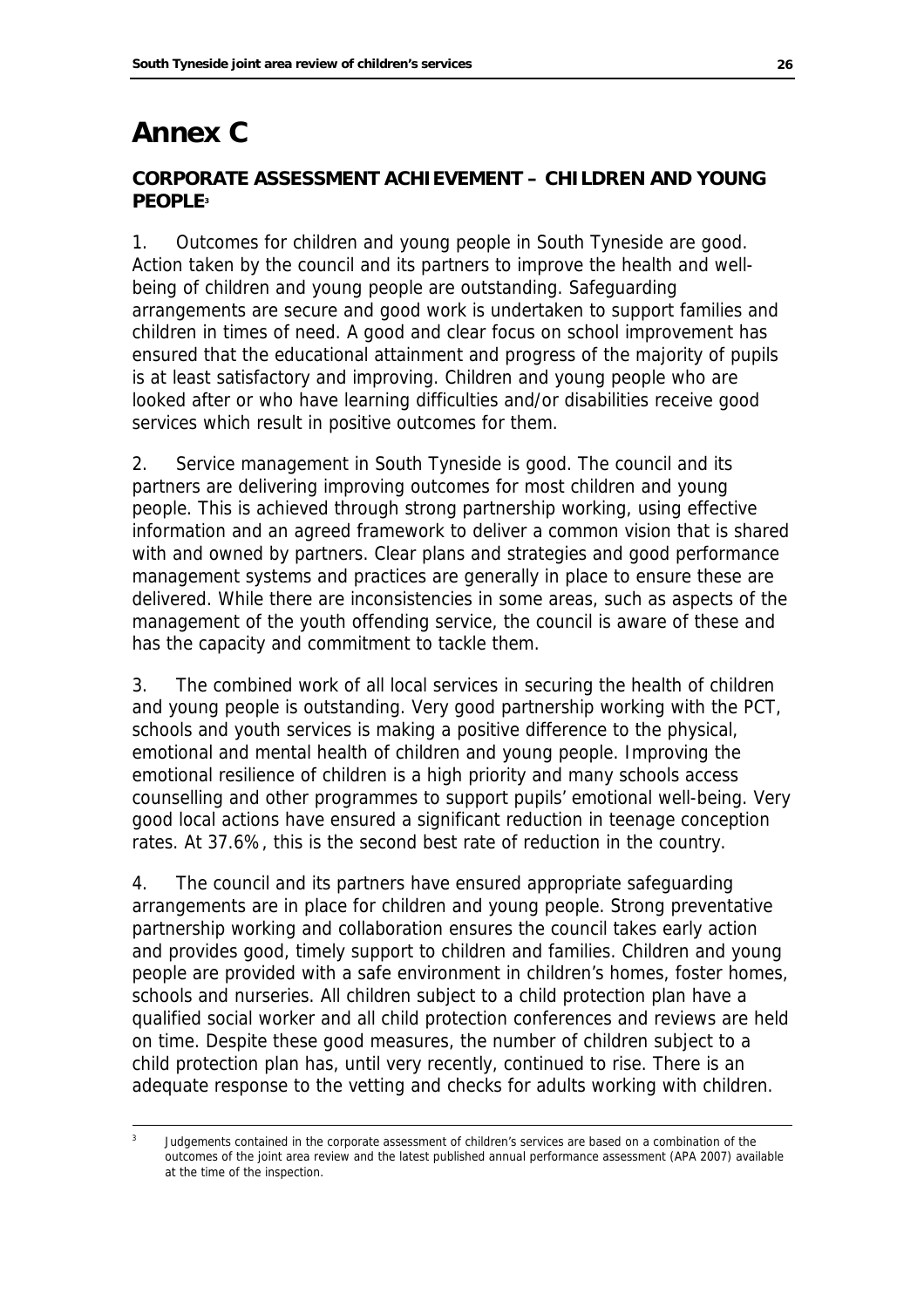All enhanced CRB checks are in place, although the quality of information held on personnel files is variable.

5. The impact of all local services in helping children and young people to enjoy their education and to achieve well is good. The attainment of seven, 11 and 14 year olds continues to improve, and in 2007 attainment was above that of similar areas and in line with that found nationally. There has been an impressive rise in standards attained by 16 year olds from 2005 to 2007. The percentage of pupils achieving five GCSEs at grades A\* to C improved from well below the national average to slightly above. Local data shows an increasing trend for 2008. Looked after children and children with learning difficulties and/or disabilities achieve at least satisfactorily and make similar progress to that of their peers when taking account of their starting points. The exception is the proportion of care leavers achieving five good GCSEs which, although improving, remains too low.

6. The impact of all local services in helping children and young people to contribute to society was judged outstanding in the 2007 APA and actions continue to build on the good work in place. There is a strong culture of seeking the views of young people and involving them in decision-making. Their views have informed the work on the Children and Young People's Plan and its recent update. Effective work by the youth service, schools, voluntary sector partners and others helps build opportunities to make a positive contribution. All vulnerable young people, such as those with learning difficulties and/or disabilities and looked after children, contribute to their reviews effectively and are fully involved in informing service and higher level planning that affects them.

7. The impact of all local services in helping children and young people achieve economic well-being is good. Although slow to develop, a good and coherent 14–19 partnership is in place with strong plans for the future. Reducing the number of young people who are not in education, employment or training is a key priority of the council. While still above the national average, there has been a year-on-year reduction and in 2007 the rate was 10.6%, which is similar to comparable council areas. A good focus on young people with learning difficulties and/or disabilities has ensured the proportion who are not in education, employment or training has reduced well over the past three years. Good actions taken by Connexions and the leaving care team ensure a continuing high proportion of care leavers enter the world of education, employment or training.

8. The capacity of council services to improve is good. This results from good strategic leadership and strong partnership working. Good financial management ensures a sustained focus on value-for-money at the strategic level but there is scope for this to become fully embedded at operational level. The Alliance has a good track record for improving services. It is developing a joint approach to workforce planning across all key partners including the voluntary and community sector, and in collaboration with neighbouring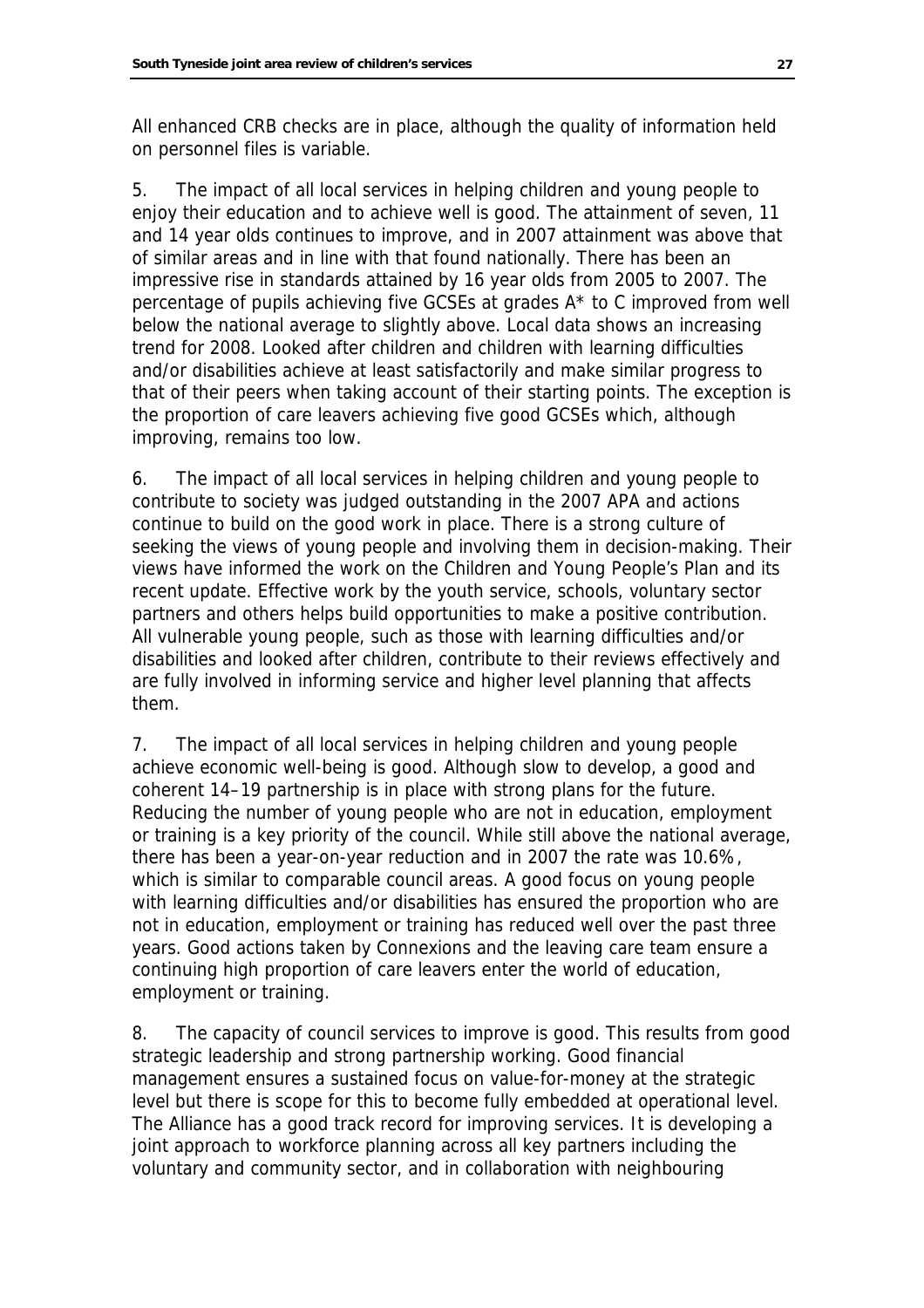authorities in the sub-region. The council is open to learning from the best, from innovation and has a proven ability to learn from and implement the recommendations of internal and external review in order to continually improve practice.